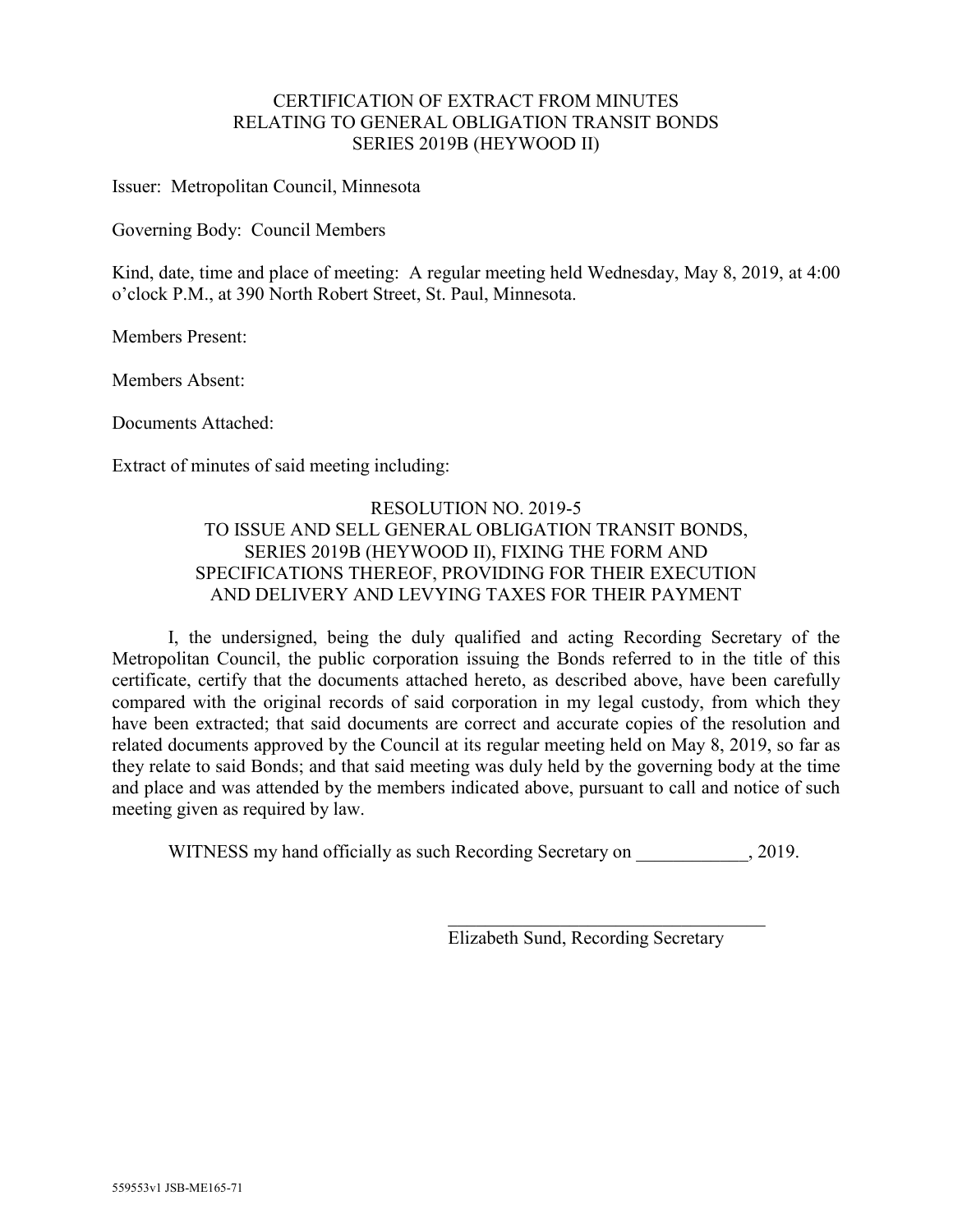After some discussion, Council Member \_\_\_\_\_\_\_\_ introduced the following resolution and moved its adoption:

# RESOLUTION NO. 2019-5 TO ISSUE AND SELL GENERAL OBLIGATION TRANSIT BONDS, SERIES 2019B (HEYWOOD II), FIXING THE FORM AND SPECIFICATIONS THEREOF, PROVIDING FOR THEIR EXECUTION AND DELIVERY AND LEVYING TAXES FOR THEIR PAYMENT

The motion for the adoption of the foregoing resolution was seconded by Council Member , and upon vote being taken thereon, the following voted in favor thereof:

and the following voted against the same:

and the following were absent for the vote:

whereupon the resolution was declared duly passed and adopted and was signed by the Chair whose signature was attested by the Recording Secretary.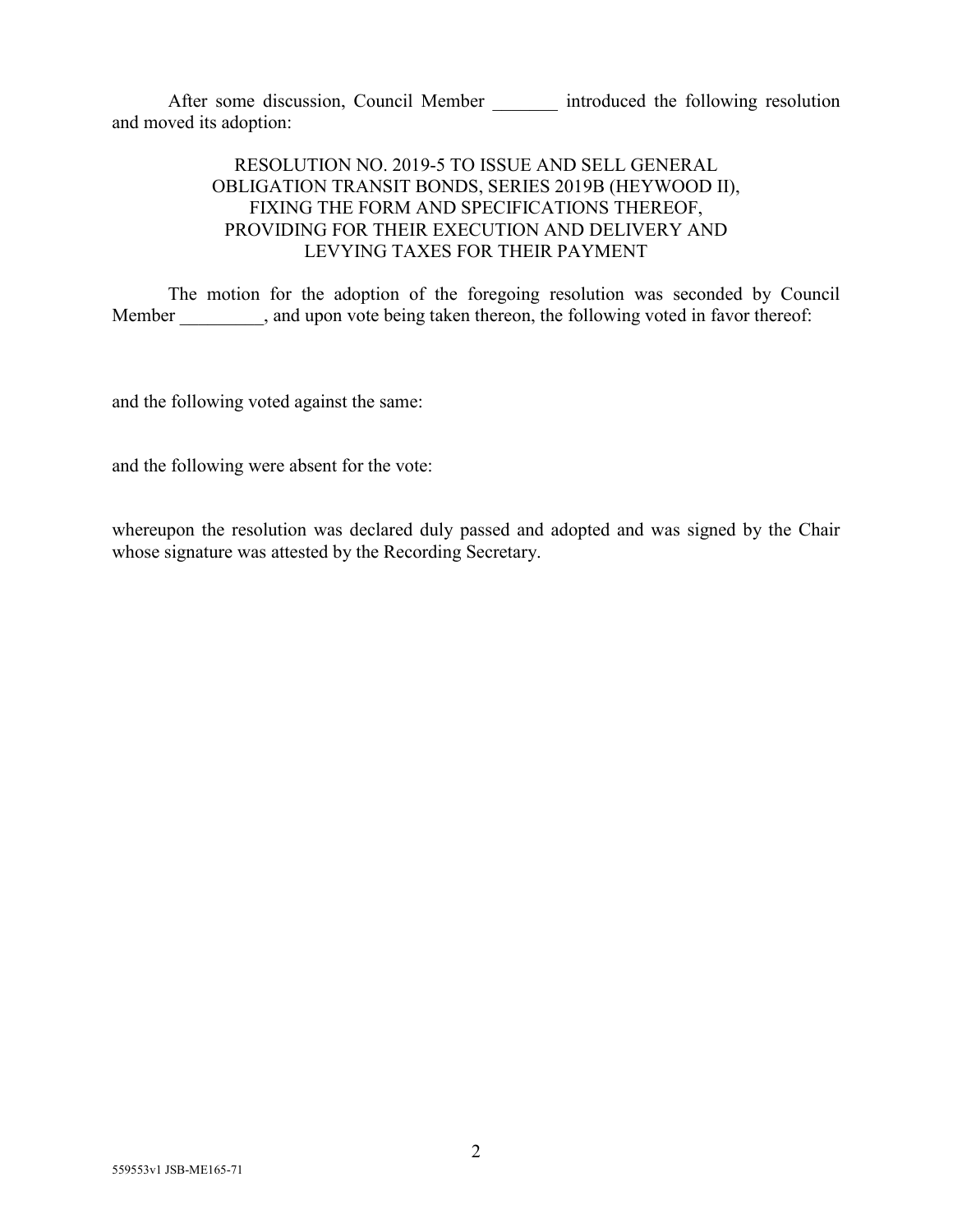# RESOLUTION NO. 2019-5 TO ISSUE AND SELL GENERAL OBLIGATION TRANSIT BONDS, SERIES 2019B (HEYWOOD II), FIXING THE FORM AND SPECIFICATIONS THEREOF, PROVIDING FOR THEIR EXECUTION AND DELIVERY AND LEVYING TAXES FOR THEIR PAYMENT

BE IT RESOLVED by the Metropolitan Council (the "Council" or the "Issuer"), as follows:

## SECTION 1. AUTHORIZATION AND SALE.

1.1 Authorization and Purpose. This Council determines that it is necessary to sell and issue its General Obligation Transit Bonds, Series 2019B (Heywood II) (the "Bonds"), in an approximate aggregate principal amount not to exceed \$44,700,000 plus the amount of any premium paid with respect thereto, subject to adjustment as provided in the Terms of Proposal referred to in Section 1.2 hereof, pursuant to Minnesota Statutes, Section 473.39 and Chapter 475, to finance transit system improvements and capital expenditures as prescribed in the Council's regional transit master plan and transit capital improvement program, including without limitation the acquisition, construction and equipping of an expansion and improvements to the Heywood II Garage park and ride parking facility (the "Improvements").

1.2 Terms of Bond Sale; Notices. The Council has retained Springsted Incorporated, St. Paul, Minnesota ("Springsted") as independent municipal advisor, and, pursuant to Minnesota Statutes, Section 475.60, subdivision 2, paragraph 9, Springsted is hereby authorized to solicit proposals for the Bonds on behalf of the Council on a competitive basis without requirement of published notice. The terms of the Bonds and the sale thereof shall be substantially as set forth in the Terms of Proposal attached as **Exhibit A** hereto, which are hereby approved. The Council hereby determines to sell the Bonds in accordance with the procedures set forth in **Exhibit A**. The specifications set forth in **Exhibit A** may be revised by the Chief Financial Officer/Treasurer in consultation with Springsted, provided that the principal amount of Bonds authorized and issued hereunder shall not exceed \$44,700,000 plus the amount of any premium paid with respect thereto. The Council hereby delegates to the Chief Financial Officer/Treasurer, or the Chief Financial Officer/Treasurer's designee, authority to consider the proposals and award the sale not later than 90 days from the date hereof based upon the best proposal, provided that the true interest cost of the Bonds shall not exceed 4.35% per annum, all as set forth in a certificate of the Chief Financial Officer/Treasurer (the "Pricing Certificate").

## SECTION 2. BOND TERMS; REGISTRATION; EXECUTION AND DELIVERY

2.1 Maturities; Interest Rates; Denominations and Payment. The Bonds shall be originally dated as of the date of delivery, shall be in the denomination of \$5,000 each, or any integral multiple thereof, shall mature on March 1 in the respective years and amounts stated in the Terms of Proposal, as may be modified in the Pricing Certificate, and shall bear interest from date of issue until paid at the respective annual rates established pursuant to Section 1.2 hereof and set forth in the Pricing Certificate.

The Bonds shall be issuable only in fully registered form. The interest thereon and, upon surrender of each Bond, the principal amount thereof shall be payable by wire transfer, check or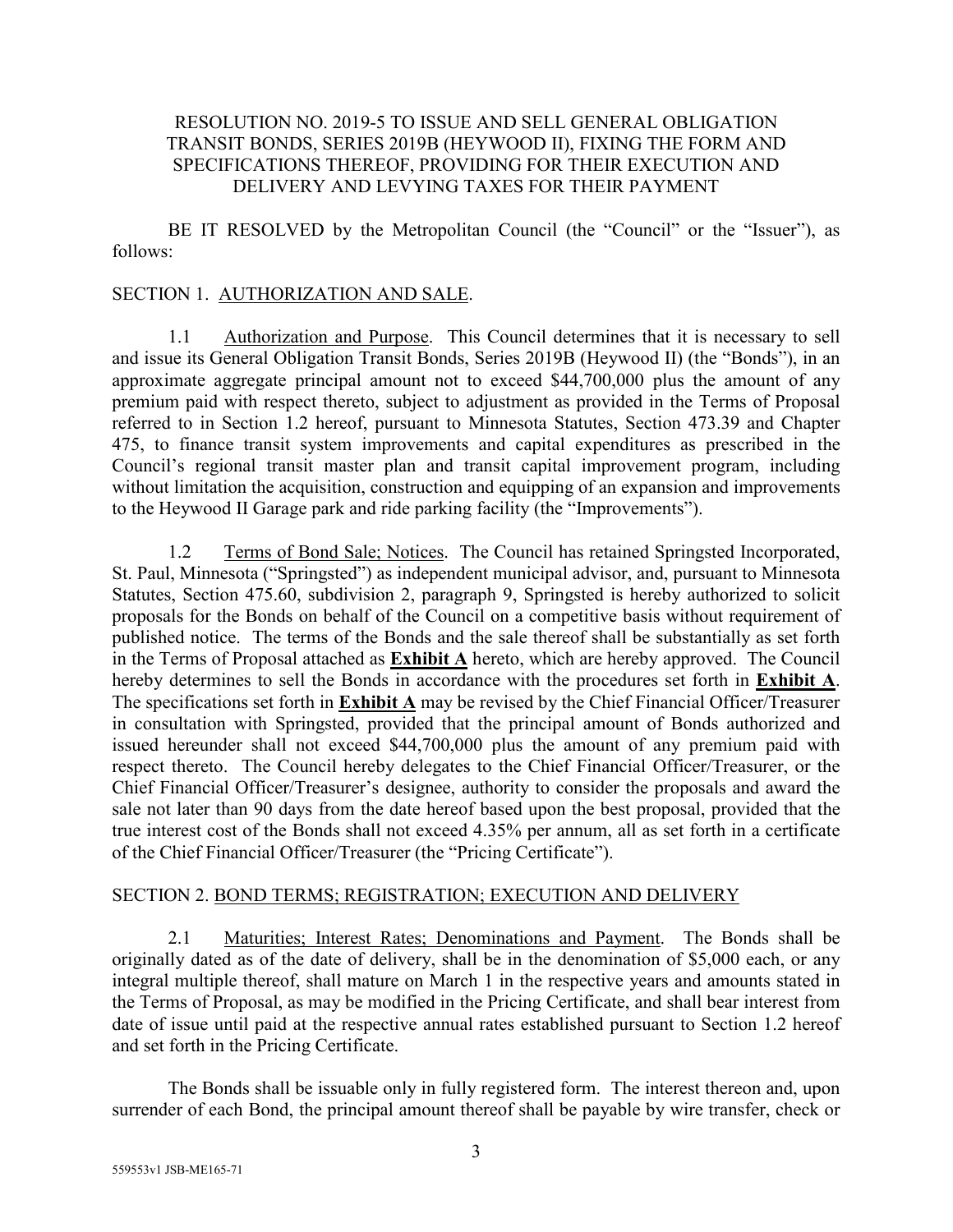draft issued by the Registrar described herein; provided that, so long as the Bonds are registered in the name of a securities depository, or a nominee thereof, in accordance with Section 2.6, principal and interest shall be payable in accordance with the operational arrangements of the securities depository.

2.2 Dates and Interest Payment Dates. Upon initial delivery of the Bonds pursuant to Section 2.7 hereof, and upon any subsequent transfer or exchange pursuant to Section 2.5, the date of authentication shall be noted on each Bond so delivered, exchanged or transferred. Interest on the Bonds shall be payable on March 1 and September 1 in each year, commencing March 1, 2020, to the owner of record thereof as of the close of business on the  $15<sup>th</sup>$  day of the immediately preceding month, whether or not such day is a business day.

2.3 Redemption. Prospective proposers may designate any portion of the principal of the Bonds to be combined within one or more term Bonds subject to mandatory sinking fund redemption.

The Bonds shall be subject to redemption and payment prior to maturity at the option of the Council in such order of maturity as the Council may determine on the dates, at the prices, and for the maturities as provided in **Exhibit A** hereto as may be modified in the Pricing Certificate. Thirty (30) days' written notice of any such redemption shall be given to the registered owners of the Bonds to be redeemed pursuant to Minnesota Statutes, Chapter 475.

2.4 Appointment of Initial Registrar. The Issuer hereby appoints the Chief Financial Officer/Treasurer of the Council, in St. Paul, Minnesota, as the initial Bond registrar, transfer agent and paying agent (the "Registrar"). The Issuer reserves the right to change the Registrar upon 30 days' notice and upon the appointment of a successor Registrar, in which event the predecessor Registrar shall deliver all cash and Bonds in its possession to the successor Registrar and shall deliver the register to the successor Registrar.

2.5 Registration. The effect of registration and the rights and duties of the Issuer and the Registrar with respect thereto are as follows:

(a) Register. The Registrar shall keep at its office a Bond register in which the Registrar shall provide for the registration of ownership of Bonds and the registration of transfers and exchanges of Bonds entitled to be registered, transferred or exchanged.

(b) Transfer of Bonds. Upon surrender for transfer of any Bond duly endorsed by the registered owner thereof or accompanied by a written instrument of transfer, in form satisfactory to the Registrar, duly executed by the registered owner thereof or by an attorney duly authorized by the registered owner in writing, the Registrar shall authenticate and deliver, in the name of the designated transferee or transferees, one or more new Bonds, aggregate principal amount and maturity, as requested by the transferor. The Registrar may, however, close the books for registration of any transfer after the fifteenth day of the month preceding each interest payment date and until such interest payment date.

(c) Exchange of Bonds. Whenever any Bonds are surrendered by the registered owner for exchange the Registrar shall authenticate and deliver one or more new Bonds, aggregate principal amount and maturity, as requested by the registered owner or the owner's attorney in writing.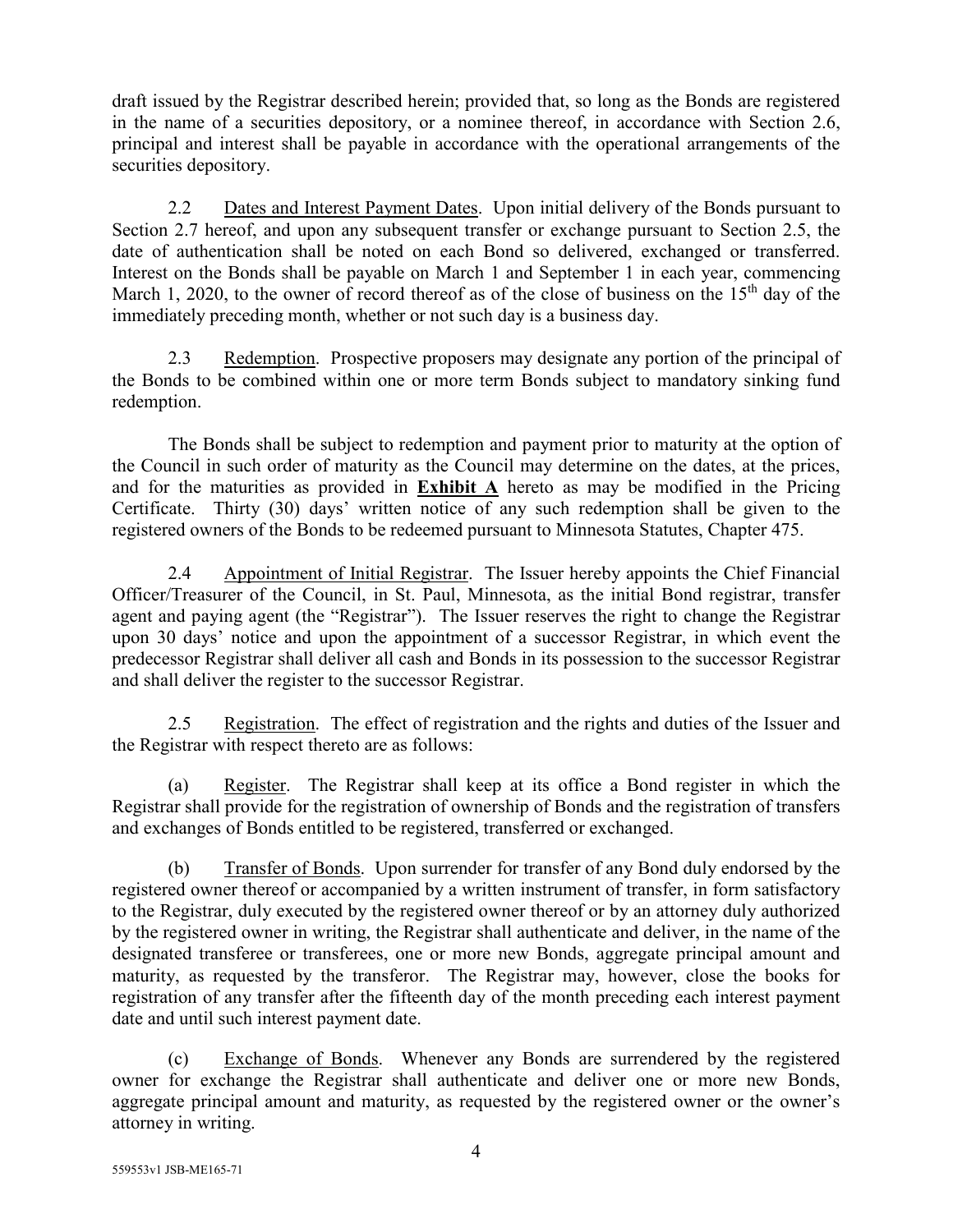(d) Cancellation. All Bonds surrendered upon any transfer or exchange shall be promptly canceled by the Registrar and thereafter disposed of as directed by the Issuer.

(e) Improper or Unauthorized Transfer. When any Bond is presented to the Registrar for transfer, the Registrar may refuse to transfer the same until it is satisfied that the endorsement on such Bond or separate instrument of transfer is valid and genuine and that the requested transfer is legally authorized. The Registrar shall incur no liability for the refusal, in good faith, to make transfers which it, in its judgment, deems improper or unauthorized.

(f) Persons Deemed Owners. The Issuer and the Registrar may treat the person in whose name any Bond is at any time registered in the Bond register as the absolute owner of such Bond, whether such Bond shall be overdue or not, for the purpose of receiving payment of, or on account of, the principal of and interest on such Bond and for all other purposes, and all such payments so made to any such registered owner or upon the owner's order shall be valid and effectual to satisfy and discharge the liability upon such Bond to the extent of the sum or sums so paid.

(g) Taxes, Fees and Charges. For every transfer or exchange of Bonds, the Registrar may impose a charge upon the owner thereof sufficient to reimburse the Registrar for any tax, fee or other governmental charge required to be paid with respect to such transfer or exchange.

(h) Mutilated, Lost, Stolen or Destroyed Bonds. In case any Bond shall become mutilated or be destroyed, stolen or lost, the Registrar shall deliver a new Bond, amount, number, maturity date and tenor in exchange and substitution for and upon cancellation of any such mutilated Bond or in lieu of and in substitution for any such Bond destroyed, stolen or lost, upon the payment of the reasonable expenses and charges of the Registrar in connection therewith; and, in the case of a Bond destroyed, stolen or lost, upon filing with the Registrar of evidence satisfactory to it that such Bond was destroyed, stolen or lost, and of the ownership thereof, and upon furnishing to the Registrar of an appropriate Bond or indemnity in form, substance and amount satisfactory to it, in which both the Issuer and the Registrar shall be named as obligees. All Bonds so surrendered to the Registrar shall be canceled by it and evidence of such cancellation shall be given to the Issuer. If the mutilated, destroyed, stolen or lost Bond has already matured or been called for redemption in accordance with its terms it shall not be necessary to issue a new Bond prior to payment.

(i) Authenticating Agent. The Registrar is hereby designated authenticating agent for the Bonds, within the meaning of Minnesota Statutes, Section 475.55, Subdivision 1, as amended.

2.6 Securities Depository.

(a) For purposes of this Section 2.6, the following terms shall have the following meanings:

"Beneficial Owner" shall mean, whenever used with respect to a Bond, the person in whose name such Bond is recorded as the beneficial owner of such Bond by a Participant on the records of such Participant, or such person's subrogee.

"Cede & Co." shall mean Cede & Co., the nominee of DTC, and any successor nominee of DTC with respect to the Bonds.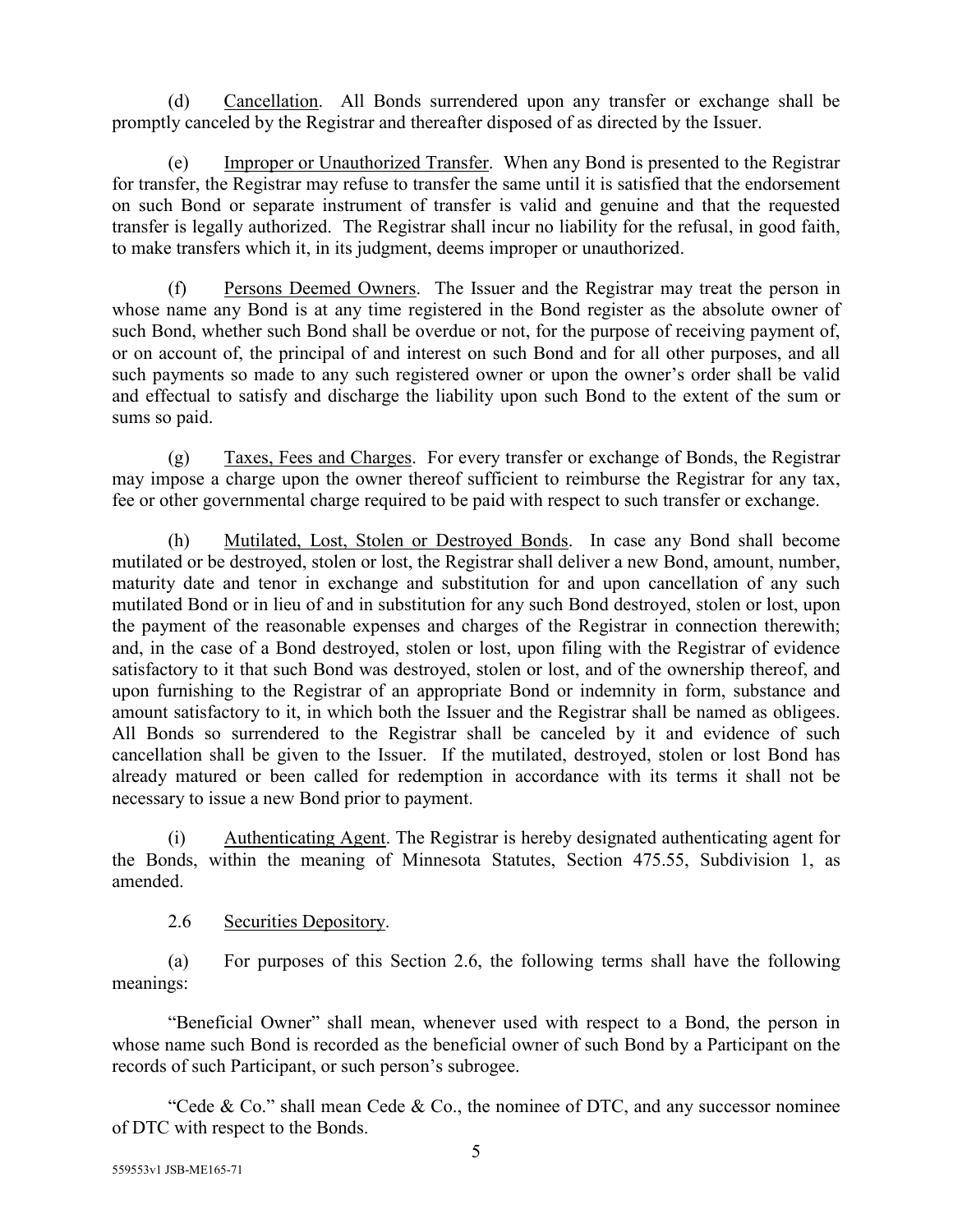"DTC" shall mean The Depository Trust Company of New York, New York.

"Participant" shall mean any broker-dealer, bank or other financial institution for which DTC holds Bonds as securities depository.

"Representation Letter" shall mean the Representation Letter pursuant to which the sender agrees to comply with DTC's Operational Arrangements.

(b) The Bonds shall be initially issued as separately authenticated fully registered Bonds, and one Bond shall be issued in the principal amount of each stated maturity of the Bonds. Upon initial issuance, the ownership of such Bonds shall be registered in the Bond register in the name of Cede & Co., as nominee of DTC. The Registrar and the Issuer may treat DTC (or its nominee) as the sole and exclusive owner of the Bonds registered in its name for the purposes of payment of the principal of or interest on the Bonds, selecting the Bonds or portions thereof to be redeemed, if any, giving any notice permitted or required to be given to registered owners of Bonds under the Resolution, registering the transfer of Bonds, and for all other purposes whatsoever; and neither the Registrar nor the Issuer shall be affected by any notice to the contrary. Neither the Registrar nor the Issuer shall have any responsibility or obligation to any Participant, any person claiming a beneficial ownership interest in the Bonds under or through DTC or any Participant, or any other person which is not shown on the Bond register as being a registered owner of any Bonds, with respect to the accuracy of any records maintained by DTC or any Participant, with respect to the payment by DTC or any Participant of any amount with respect to the principal of or interest on the Bonds, with respect to any notice which is permitted or required to be given to owners of Bonds under the Resolution, with respect to the selection by DTC or any Participant of any person to receive payment in the event of a partial redemption of the Bonds, or with respect to any consent given or other action taken by DTC as registered owner of the Bonds. So long as any Bond is registered in the name of Cede & Co., as nominee of DTC, the Registrar shall pay all principal of and interest on such Bond, and shall give all notices with respect to such Bond, only to Cede & Co. in accordance with DTC's Operational Arrangements, and all such payments shall be valid and effective to fully satisfy and discharge the Issuer's obligations with respect to the principal of and interest on the Bonds to the extent of the sum or sums so paid. No person other than DTC shall receive an authenticated Bond for each separate stated maturity evidencing the obligation of the Issuer to make payments of principal and interest. Upon delivery by DTC to the Registrar of written notice to the effect that DTC has determined to substitute a new nominee in place of Cede & Co., the Bonds will be transferable to such new nominee in accordance with paragraph (e) hereof.

(c) In the event the Issuer determines that it is in the best interest of the Beneficial Owners that they be able to obtain Bonds in the form of bond certificates, the Issuer may notify DTC and the Registrar, whereupon DTC shall notify the Participants of the availability through DTC of Bonds in the form of certificates. In such event, the Bonds will be transferable in accordance with paragraph (e) hereof. DTC may determine to discontinue providing its services with respect to the Bonds at any time by giving notice to the Issuer and the Registrar and discharging its responsibilities with respect thereto under applicable law. In such event the Bonds will be transferable in accordance with paragraph (e) hereof.

(d) The execution and delivery of the Representation Letter to DTC, if not previously filed with DTC, by the Chair or Chief Financial Officer/Treasurer is hereby authorized and directed.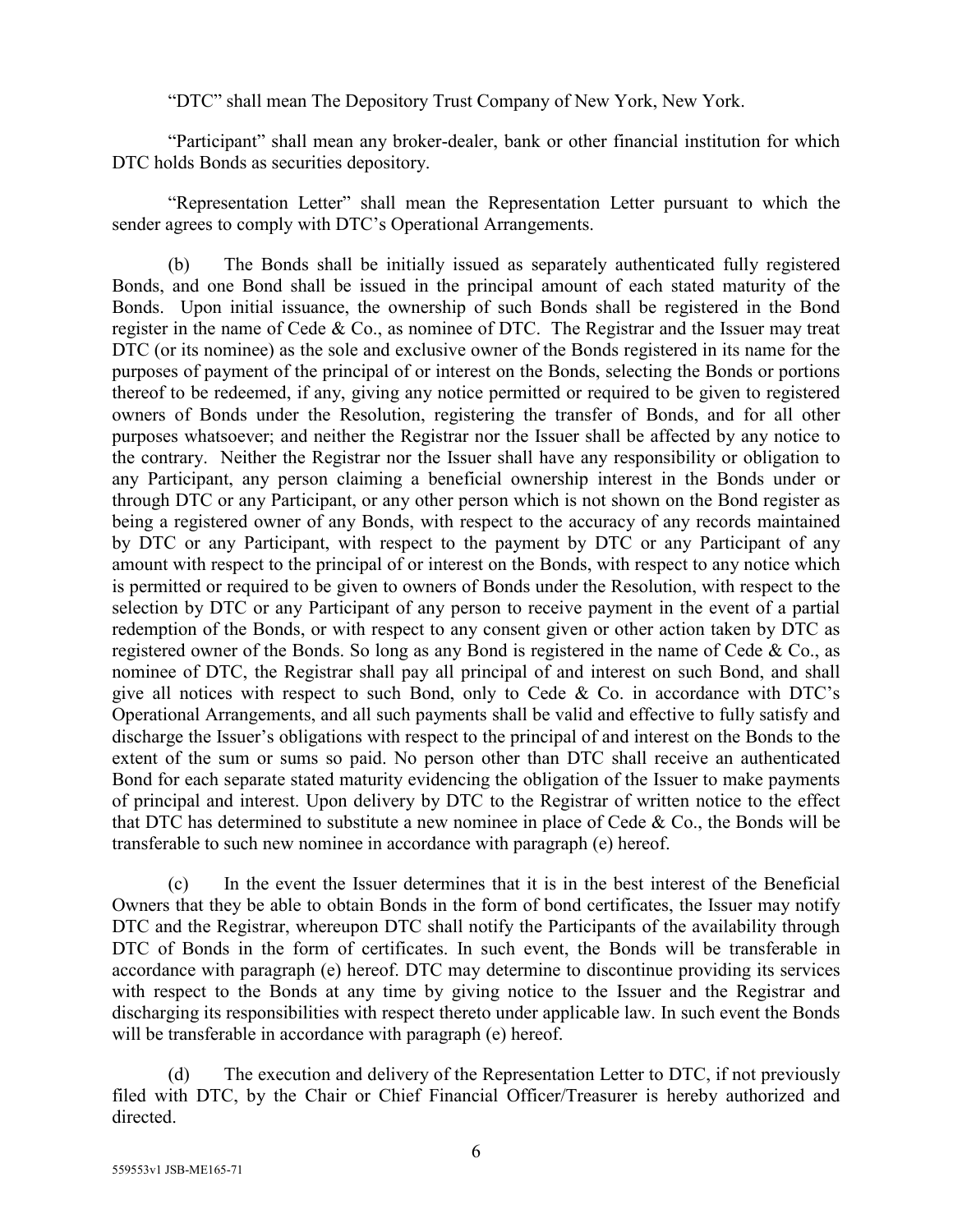(e) In the event that any transfer or exchange of Bonds is permitted under paragraph (b) or (c) hereof, such transfer or exchange shall be accomplished upon receipt by the Registrar of the Bonds to be transferred or exchanged and appropriate instruments of transfer to the permitted transferee in accordance with the provisions of the Resolution. In the event Bonds in the form of certificates are issued to owners other than Cede & Co., its successor as nominee for DTC as owner of all the Bonds, or another securities depository as owner of all the Bonds, the provisions of the Resolution shall also apply to all matters relating thereto, including, without limitation, the printing of such Bonds in the form of Bond certificates and the method of payment of principal of and interest on such Bonds in the form of bond certificates.

2.7 Execution, Authentication and Delivery. The Bonds shall be executed on behalf of the Issuer by the signatures of the Chair and the Chief Financial Officer/Treasurer, provided that the signatures may be printed, engraved or lithographed facsimiles of the originals. In case any officer whose signature or a facsimile of whose signature shall appear on the Bonds shall cease to be such officer before the delivery of any Bond, such signature or facsimile shall nevertheless be valid and sufficient for all purposes, the same as if such officer had remained in office until delivery. Notwithstanding such execution, no Bond shall be valid or obligatory for any purpose or entitled to any security or benefit under this Resolution unless and until a certificate of authentication on the Bond has been duly executed by the manual signature of the Registrar. The executed certificate of authentication on each Bond shall be conclusive evidence that it has been authenticated and delivered under this Resolution. When the Bonds have been prepared, executed and authenticated, the Bonds shall be delivered to the purchaser thereof (a "Purchaser") upon payment of the purchase price in accordance with the contract of sale hereinafter executed therefor, and such Purchaser shall not be obligated to see to the application of the purchase price.

2.8 Form of Bonds. The Bonds, the Registrar's Authentication Certificate, and the form of assignment shall be prepared in substantially the forms set forth in **Exhibit C** hereto.

SECTION 3. USE OF PROCEEDS. Upon payment for the Bonds by the Purchaser thereof, the Chief Financial Officer/Treasurer (i) shall deposit any accrued interest and any premium received on the sale of the Bonds, in either the Bond Fund established pursuant to Section 4 hereof or into a separate Transit Bond Proceeds Fund (the "Proceeds Fund"), as determined by the Chief Financial Officer/Treasurer in consultation with the Council's municipal advisor and (ii) shall deposit the remaining proceeds of the Bonds into the Proceeds Fund. Bond proceeds deposited in the Proceeds Fund and investment income thereon shall be disbursed at the direction of the Council for the Improvements, including the costs of issuance of the Bonds and payment of interest on the Bonds prior to completion of the Improvements. Any moneys remaining in the Proceeds Fund after payment of all costs financed by the Bonds shall be transferred to the Bond Fund and used to pay principal and interest coming due on the Bonds.

SECTION 4. TRANSIT BOND FUND. The Bonds issued pursuant to this Resolution shall be payable from a separate and special Transit Bond Fund (the "Bond Fund") of the Issuer, which the Issuer agrees to maintain until the Bonds have been paid in full. There is hereby appropriated and shall be paid into the Bond Fund, Bond proceeds to the extent provided in Section 3 hereof, all taxes collected pursuant to Sections 5 and 6 hereof, any other funds appropriated by the Council for the payment of the Bonds, and all investment income on the foregoing. The moneys on hand in the Bond Fund from time to time shall be used only to pay the principal of and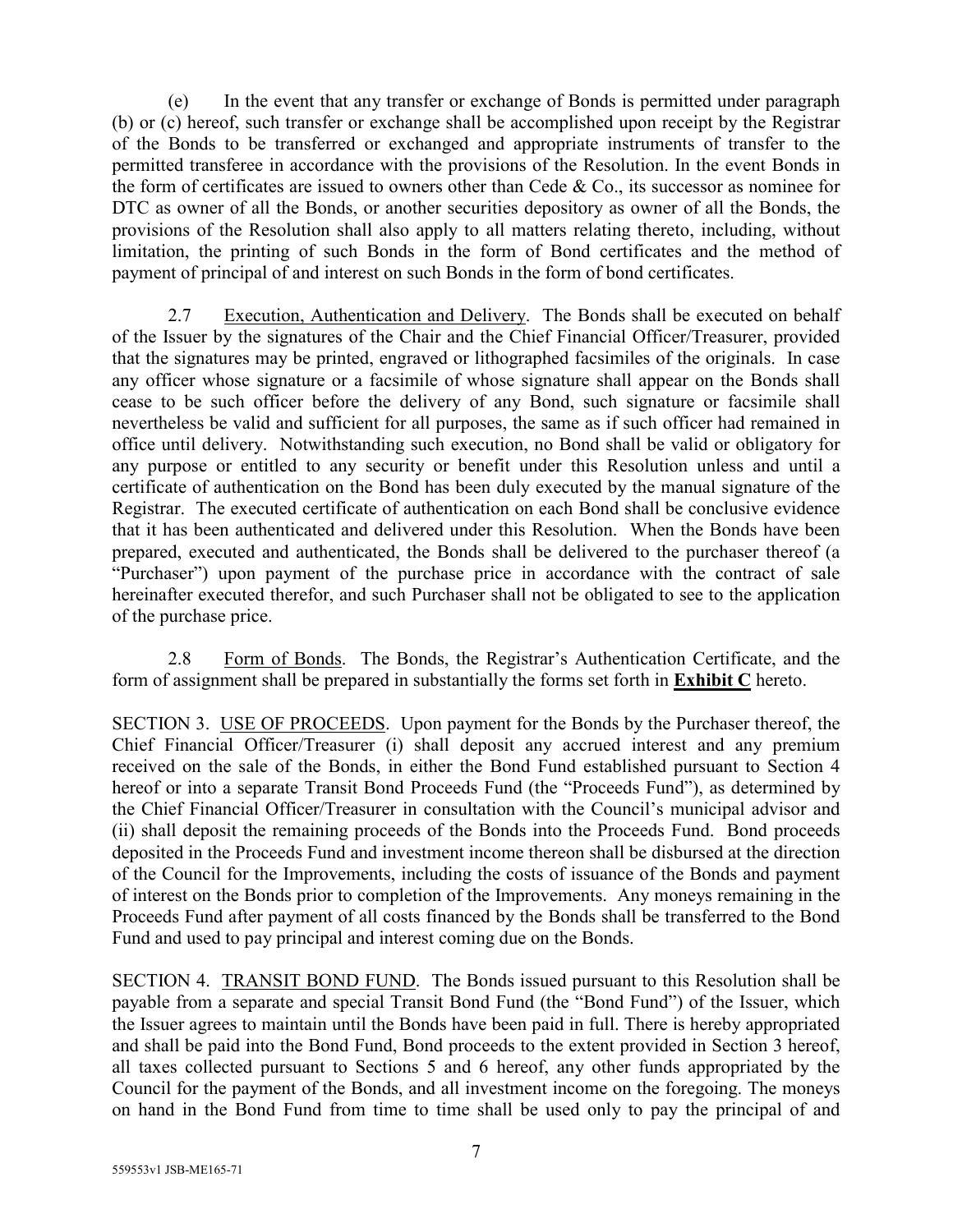interest on the Bonds when due. If the money in the Bond Fund should at any time be insufficient to pay principal and interest due on such Bonds, such amounts shall be paid from other moneys on hand in other funds of the Issuer, which other funds shall be reimbursed therefor when sufficient money becomes available in the Bond Fund.

SECTION 5. TAX LEVY. For payment of the principal of and interest on the Bonds, there is hereby levied on all taxable property in the metropolitan area as provided in Minnesota Statutes, Sections 473.39 and 473.446, a transit tax, collectible in the years and amounts equal to an amount which is not less than 5% in excess of the principal of and interest on the Bonds due in each year, as set forth in the Pricing Certificate. Such tax shall be apportioned among the counties in the metropolitan area by the various County Auditors in accordance with state law. The proceeds of the tax allocated to the Bonds, when received, shall be deposited in the Bond Fund. The Council reserves the right to reduce or cancel such tax levy in accordance with Minnesota Statutes, Section 475.61.

SECTION 6. GENERAL OBLIGATION PLEDGE. The full faith, credit and unlimited taxing powers of the Council shall be and are hereby irrevocably pledged for the prompt and full payment of the principal of and interest on the Bonds issued hereunder as such payments respectively become due, and the Council covenants and agrees that if and to the extent necessary for the Bonds, it will levy on all taxable property in the metropolitan area that is subject to taxation by the Council, a direct, irrepealable ad valorem tax for this purpose, the collections of which shall be deposited in the Bond Fund.

SECTION 7. DEFEASANCE. When all of the Bonds issued hereunder have been discharged as provided in this section, all pledges, covenants and other rights granted by this resolution to the registered owners of the Bonds shall cease. The Issuer may discharge its obligations with respect to any Bonds which are due on any date by depositing with the Registrar on or before that date a sum sufficient for the payment thereof in full; or, if any Bond should not be paid when due, it may nevertheless be discharged by depositing with the Registrar a sum sufficient for the payment thereof in full with interest accrued from the due date to the date of such deposit. The Issuer may also at any time discharge its obligations with respect to any Bonds, subject to the provisions of law now or hereafter authorizing and regulating such action, by depositing irrevocably in escrow, with a bank qualified by law as an escrow agent for this purpose, cash or securities which are authorized by law to be so deposited, bearing interest payable at such time and at such rates and maturing or callable at the holder's option on such dates as shall be required to pay all principal and interest to become due thereon to maturity.

# SECTION 8. CERTIFICATION OF PROCEEDINGS.

8.1 Registration of Bonds and Certification as to Tax Levy. The Chief Financial Officer/Treasurer is hereby authorized and directed to file a certified copy of this resolution, the Pricing Certificate and such additional certificates as may be required with the County Auditors of Anoka, Carver, Dakota, Hennepin, Ramsey, Scott and Washington Counties and to obtain from each County Auditor a certificate, prepared in substantially the form set forth in **Exhibit D** hereto, that the Bonds have been duly entered upon the Auditor's register and that any tax required for the payment thereof has been levied. The Council hereby delegates to the Chief Financial Officer/Treasurer, or the Chief Financial Officer/Treasurer's designee, authority to approve the tax levy for the repayment of the Bonds, all as set forth in the Pricing Certificate.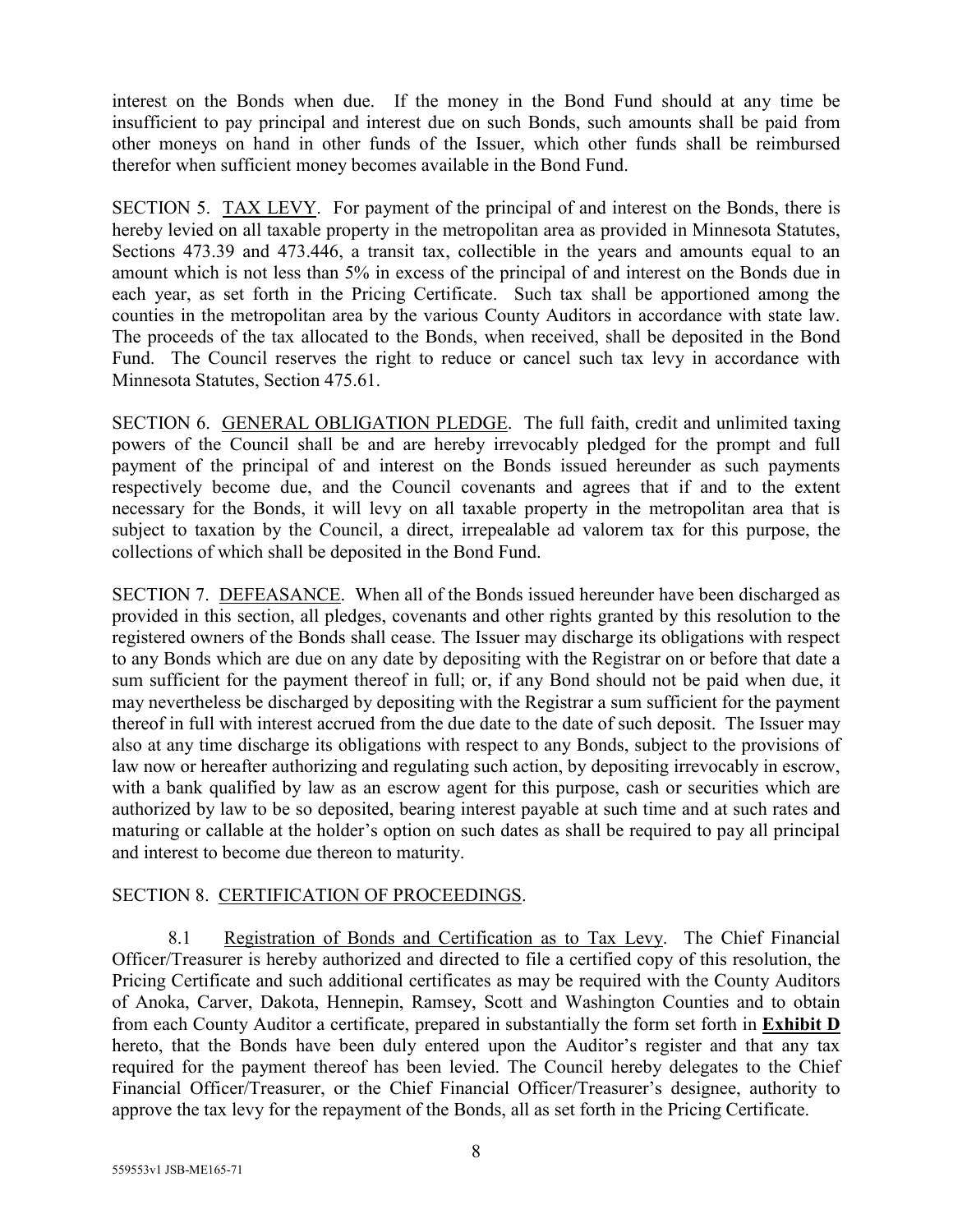8.2 Authentication of Transcript. The officers of the Issuer and County Auditors of the Counties specified in Section 9.1 are hereby authorized and directed to prepare and furnish to the Purchaser and to Kennedy & Graven, Chartered, Bond Counsel, certified copies of all proceedings and records relating to the Bonds and such other affidavits, certificates and information as may be required to show the facts relating to the legality and marketability of the Bonds, as the same appear from the books and records in their custody and control or as otherwise known to them, and all such certified copies, affidavits and certificates, including any heretofore furnished, shall be deemed representations of the Issuer as to the correctness of all statements contained therein.

8.3 Official Statement. The Council staff, in cooperation with Springsted, is hereby authorized and directed to prepare on behalf of the Council an official statement (the "Official Statement") to be distributed to potential purchasers of the Bonds. The Official Statement shall contain the Terms of Proposal for the Bonds, as set forth in **Exhibit A** hereto, and such other information as shall be deemed advisable and necessary to describe adequately the Issuer, the Bonds and the security for, and terms and conditions thereof. The final Official Statement shall be in the form approved by the Chief Financial Officer/Treasurer.

# SECTION 9. TAX COVENANTS; ARBITRAGE MATTERS AND CONTINUING DISCLOSURE.

9.1 No Designation as Qualified Tax-Exempt Obligations. The Bonds are not designated as "qualified tax-exempt obligations" for purposes of Section 265(b)(3) of the Code.

9.2 Tax Covenants. (a) The Issuer covenants and agrees with the registered owners of the Bonds that it will not take, or permit to be taken by any of its officers, employees or agents, any action which would cause the interest payable on the Bonds to become subject to taxation under the Code and applicable Treasury Regulations (the "Regulations"), and covenants to take any and all actions within its powers to ensure that the interest on the Bonds will not become includable in gross income of the recipient under the Code and the Regulations.

(b) The Improvements financed with the proceeds of the Bonds authorized by this Resolution will be owned and maintained by the Issuer so long as the Bonds are outstanding and will be publicly available. The Issuer will not enter into any lease, use agreement, management agreement or other agreement or contract with any non-governmental person relating to the use of the improvements which might cause the Bonds to be considered "private activity bonds" or "private loan bonds" pursuant to Section 141 of the Code.

9.3 Arbitrage Certification. The Regional Administrator and Chief Financial Officer/Treasurer are authorized and directed to execute and deliver to each Purchaser a certificate in accordance with the provisions of Section 148 of the Code, and Section 1.148-2(b) of the Regulations, stating the facts, estimates and circumstances in existence on the date of issue and delivery of the Bonds which make it reasonable to expect that the proceeds of the Bonds will not be used in a manner that would cause the Bonds to be arbitrage bonds within the meaning of the Code and Regulations.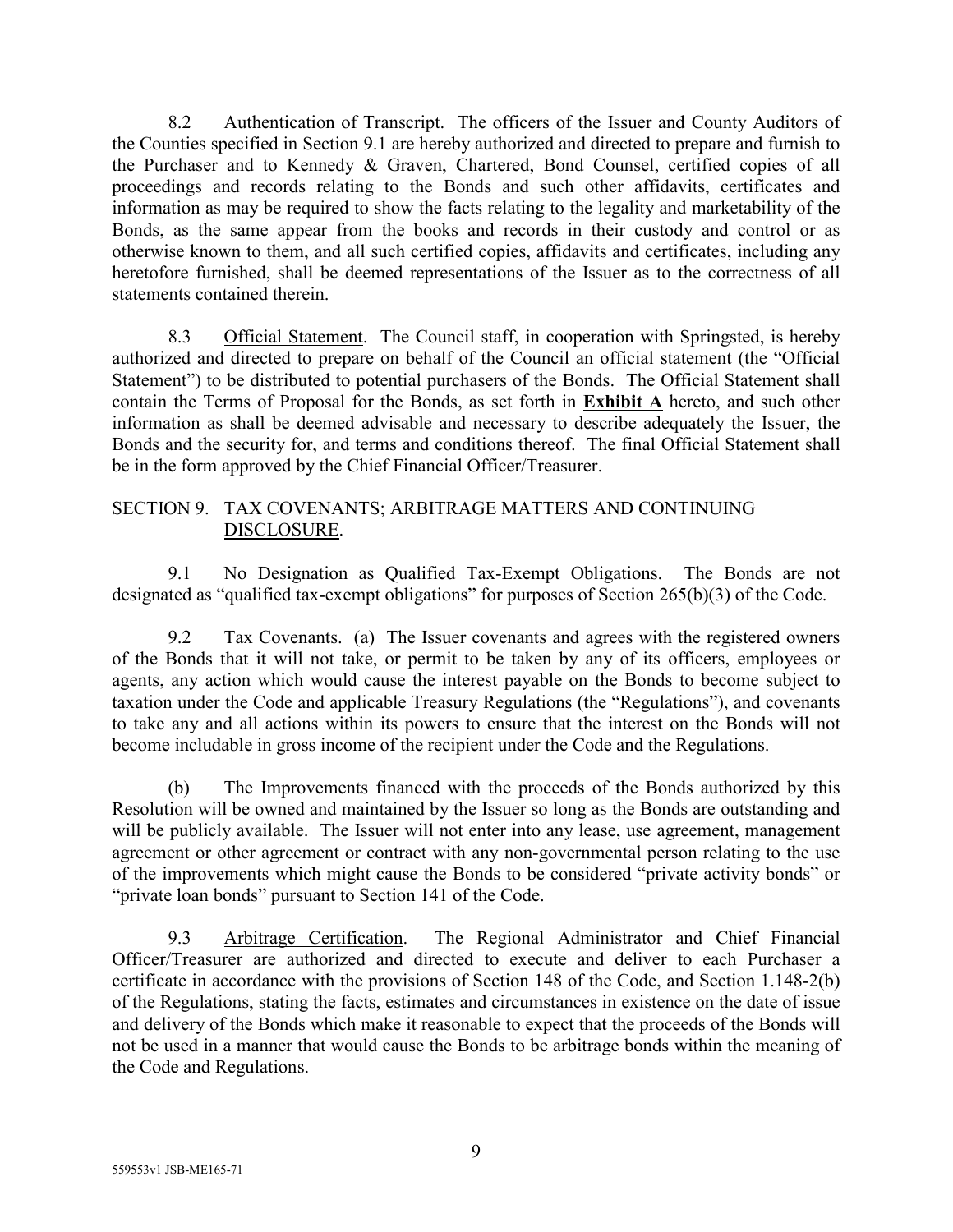9.4 Arbitrage Rebate. The Issuer acknowledges that the Bonds are subject to the rebate requirements of Section 148(f) of the Code. The Issuer covenants and agrees to retain such records, make such determinations, file such reports and documents and pay such amounts at such times as are required under said Section 148(f) and applicable Regulations to preserve the exclusion of interest on the Bonds from gross income for federal income tax purposes, unless the Bonds qualify for an exception from the rebate requirement pursuant to one of the spending exceptions set forth in Section 1.148-7 of the Regulations and no "gross proceeds" of the Bonds (other than amounts constituting a "bona fide debt service fund") arise during or after the expenditure of the original proceeds thereof.

9.5 Continuing Disclosure. To provide for the public availability of certain information relating to the Bonds and the security therefor and to permit the original Purchaser and other participating underwriters in the primary offering of the Bonds to comply with amendments to Rule 15c2-12 promulgated by the Securities and Exchange Commission under the Securities Exchange Act of 1934 (17 C.F.R. § 240.15c2-12), relating to continuing disclosure (as in effect and interpreted from time to time, the "Rule"), which will enhance the marketability of the Bonds, the Issuer hereby makes the covenants and agreements in **Exhibit B** hereto for the benefit of the Owners (as defined in **Exhibit B**) from time to time of the outstanding Bonds. The Chief Financial Officer/Treasurer shall have overall responsibility for compliance with the Undertaking of Continuing Disclosure and other similar undertakings hereafter made by the Council under Rule 15c2-12(b)(5), and the Chief Financial Officer/Treasurer shall implement the dissemination of reports and notices thereunder. Amendments permitted by the undertakings necessitated by a change in circumstances that arises from a change in legal requirements, or change in law may be made by the Chief Financial Officer/Treasurer.

SECTION 10. RATINGS. The Chief Financial Officer/Treasurer or the Chief Financial Officer/Treasurer's designee, is authorized and directed to obtain ratings of the Bonds from up to three nationally recognized credit rating services, to pay the reasonable and customary charges of such rating services, and to take such other action as may be required so that the Bonds may be issued and sold as contemplated hereby.

SECTION 11. SEVERABILITY. If any section, paragraph or provision of this resolution shall be held to be invalid or unenforceable for any reason, the invalidity or unenforceability of such section, paragraph or provision shall not affect any of the remaining provisions of this resolution.

SECTION 12. HEADINGS. Headings in this resolution are included for convenience of reference only and are not a part hereof, and shall not limit or define the meaning of any provision hereof.

Adopted: May 8, 2019.

 $\frac{1}{2}$  ,  $\frac{1}{2}$  ,  $\frac{1}{2}$  ,  $\frac{1}{2}$  ,  $\frac{1}{2}$  ,  $\frac{1}{2}$  ,  $\frac{1}{2}$  ,  $\frac{1}{2}$  ,  $\frac{1}{2}$  ,  $\frac{1}{2}$  ,  $\frac{1}{2}$  ,  $\frac{1}{2}$  ,  $\frac{1}{2}$  ,  $\frac{1}{2}$  ,  $\frac{1}{2}$  ,  $\frac{1}{2}$  ,  $\frac{1}{2}$  ,  $\frac{1}{2}$  ,  $\frac{1$ Elizabeth Sund, Recording Secretary Nora Slawik, Chair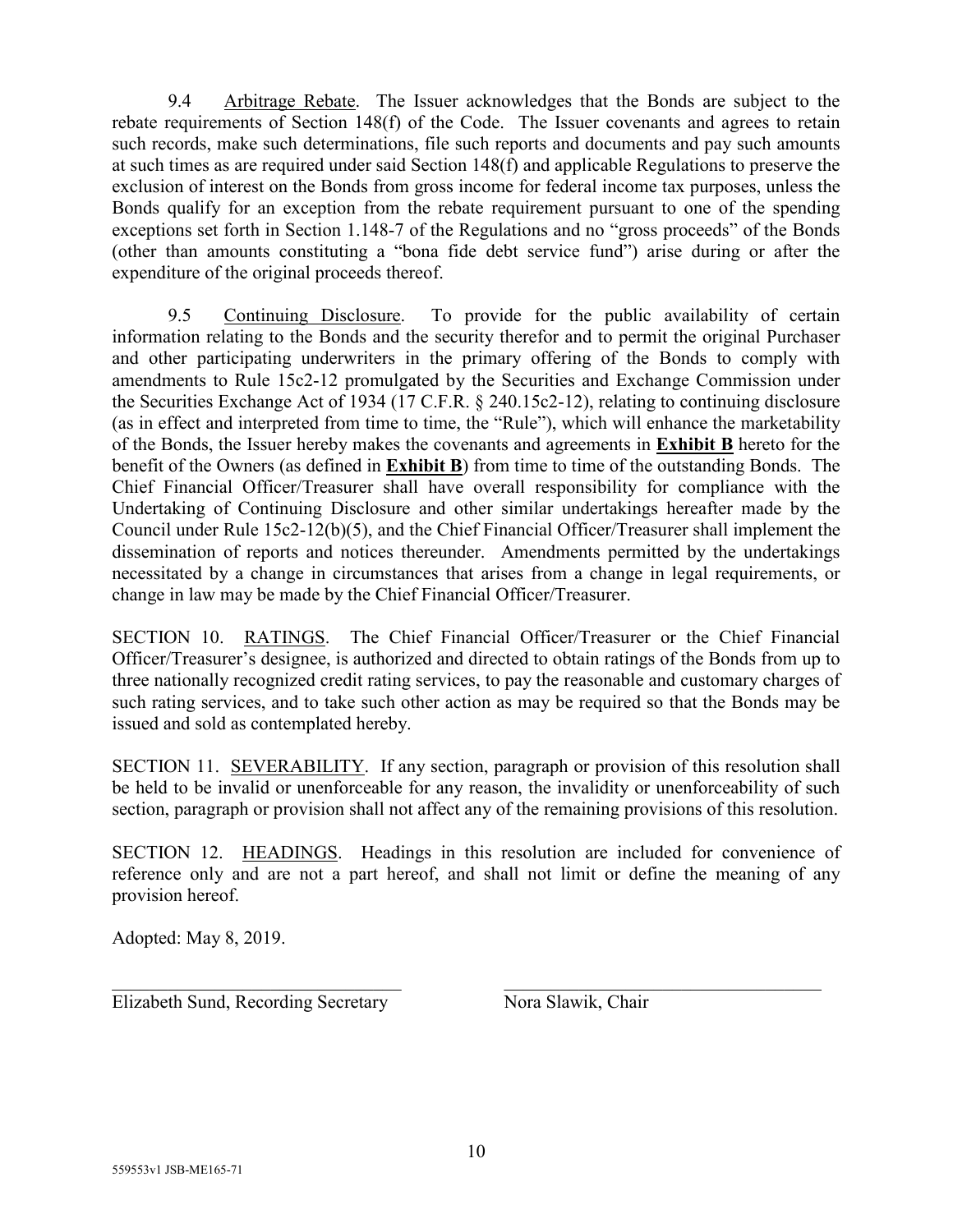## **EXHIBIT A**

#### **THE COUNCIL HAS AUTHORIZED SPRINGSTED INCORPORATED TO NEGOTIATE THIS ISSUE ON ITS BEHALF. PROPOSALS WILL BE RECEIVED ON THE FOLLOWING BASIS:**

### **TERMS OF PROPOSAL**

#### **\$44,700,000\***

#### **METROPOLITAN COUNCIL (MINNEAPOLIS-SAINT PAUL METROPOLITAN AREA) STATE OF MINNESOTA**

# **GENERAL OBLIGATION TRANSIT BONDS, SERIES 2019B (HEYWOOD GARAGE II)**

#### **(BOOK ENTRY ONLY)**

Proposals for the above-referenced obligations (the "Series 2019B Bonds") will be received by the Metropolitan Council (Minneapolis-Saint Paul Metropolitan Area) State of Minnesota (the "Council") on Wednesday, May 22, 2019, (the "Sale Date") until 10:00 A.M., Central Time at the offices of Springsted Incorporated ("Springsted"), 380 Jackson Street, Suite 300, Saint Paul, Minnesota, 55101, after which time proposals will be opened and tabulated. Consideration for award of the Series 2019B Bonds will be by the Chief Financial Officer subsequent to the opening of proposals.

#### SUBMISSION OF PROPOSALS

Springsted will assume no liability for the inability of a bidder to reach Springsted prior to the time of sale specified above. All bidders are advised that each proposal shall be deemed to constitute a contract between the bidder and the Council to purchase the Series 2019B Bonds regardless of the manner in which the proposal is submitted.

(a) *Sealed Bidding.* Proposals may be submitted in a sealed envelope or by fax (651) 223-3046 to Springsted. Signed proposals, without final price or coupons, may be submitted to Springsted prior to the time of sale. The bidder shall be responsible for submitting to Springsted the final proposal price and coupons, by telephone (651) 223-3000 or fax (651) 223-3046 for inclusion in the submitted proposal.

## *OR*

(b) *Electronic Bidding.* Notice is hereby given that electronic proposals will be received via PARITY®. For purposes of the electronic bidding process, the time as maintained by PARITY® shall constitute the official time with respect to all proposals submitted to PARITY®. *Each bidder shall be solely responsible for making necessary arrangements to access PARITY*® *for purposes of submitting its electronic proposal in a timely manner and in compliance with the requirements of the Terms of Proposal*. Neither the Council, its agents, nor PARITY® shall have any duty or obligation to undertake registration to bid for any prospective bidder or to provide or ensure electronic access to any qualified prospective bidder, and neither the Council, its agents, nor PARITY® shall be responsible for a bidder's failure to register to bid or for any failure in the proper operation of, or have any liability for any delays or interruptions of or any damages caused by the services of PARITY®. The Council is using the services of PARITY® solely as a communication mechanism to conduct the electronic bidding for the Series 2019B Bonds, and PARITY® is not an agent of the Council.

If any provisions of this Terms of Proposal conflict with information provided by PARITY®, this Terms of Proposal shall control. Further information about PARITY®, including any fee charged, may be obtained from:

PARITY®, 1359 Broadway, 2nd Floor, New York, New York 10018 Customer Support: (212) 849-5000

*<sup>\*</sup> Preliminary; subject to change.*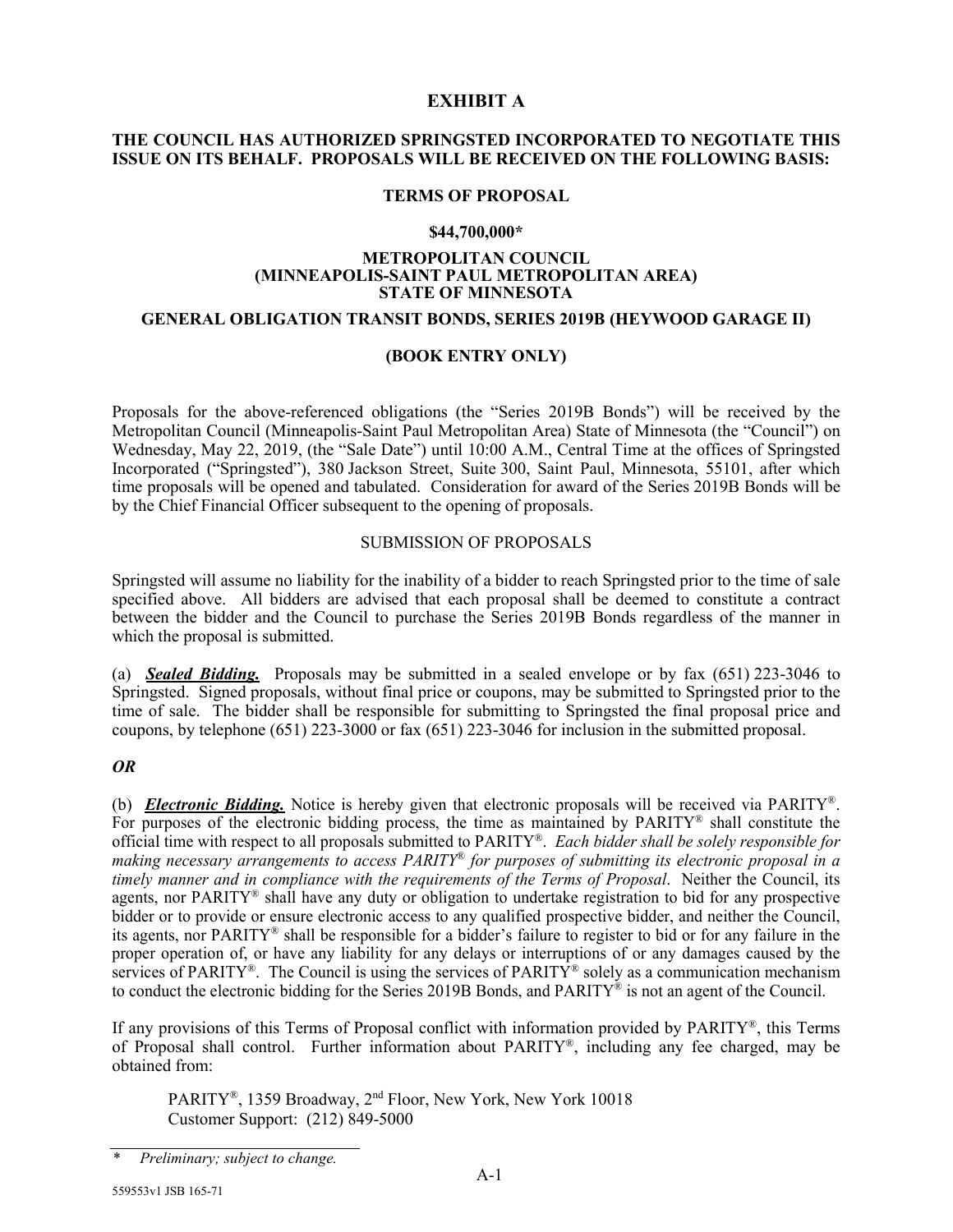#### DETAILS OF THE SERIES 2019B BONDS

The Series 2019B Bonds will be dated as of the date of delivery and will bear interest payable on March 1 and September 1 of each year, commencing March 1, 2020. Interest will be computed on the basis of a 360-day year of twelve 30-day months.

The Series 2019B Bonds will mature March 1 in the years and amounts\* as follows:

| 2020 \$1,950,000 | 2024 \$2,250,000 | 2028 \$2,250,000 | 2032 \$2,250,000 | 2036 \$2,250,000 |
|------------------|------------------|------------------|------------------|------------------|
| 2021 \$2,250,000 | 2025 \$2,250,000 | 2029 \$2,250,000 | 2033 \$2,250,000 | 2037 \$2,250,000 |
| 2022 \$2,250,000 | 2026 \$2,250,000 | 2030 \$2,250,000 | 2034 \$2,250,000 | 2038 \$2,250,000 |
| 2023 \$2,250,000 | 2027 \$2,250,000 | 2031 \$2,250,000 | 3035 \$2,250,000 | 2039 \$2,250,000 |
|                  |                  |                  |                  |                  |

The Council reserves the right, after proposals are opened and prior to award, to increase or reduce the *principal amount of the Series 2019B Bonds or the amount of any maturity or maturities in multiples of \$5,000. In the event the amount of any maturity is modified, the aggregate purchase price will be adjusted to result in the same gross spread per \$1,000 of Series 2019B Bonds as that of the original proposal. Gross spread for this purpose is the differential between the price paid to the Council for the new issue and the prices at which the proposal indicates the securities will be initially offered to the investing public.*

Proposals for the Series 2019B Bonds may contain a maturity schedule providing for a combination of serial bonds and term bonds. All term bonds shall be subject to mandatory sinking fund redemption at a price of par plus accrued interest to the date of redemption scheduled to conform to the maturity schedule set forth above. In order to designate term bonds, the proposal must specify "Years of Term Maturities" in the spaces provided on the proposal form.

#### BOOK ENTRY SYSTEM

The Series 2019B Bonds will be issued by means of a book entry system with no physical distribution of Series 2019B Bonds made to the public. The Series 2019B Bonds will be issued in fully registered form and one Series 2019B Bond, representing the aggregate principal amount of the Series 2019B Bonds maturing in each year, will be registered in the name of Cede  $\&$  Co. as nominee of The Depository Trust Company ("DTC"), New York, New York, which will act as securities depository for the Series 2019B Bonds. Individual purchases of the Series 2019B Bonds may be made in the principal amount of \$5,000 or any multiple thereof of a single maturity through book entries made on the books and records of DTC and its participants. Principal and interest are payable by the registrar to DTC or its nominee as registered owner of the Series 2019B Bonds. Transfer of principal and interest payments to participants of DTC will be the responsibility of DTC; transfer of principal and interest payments to beneficial owners by participants will be the responsibility of such participants and other nominees of beneficial owners. The lowest bidder (the "Purchaser"), as a condition of delivery of the Series 2019B Bonds, will be required to deposit the Series 2019B Bonds with DTC.

#### REGISTRAR

The Chief Financial Officer of the Council will serve as registrar for the Series 2019B Bonds.

#### OPTIONAL REDEMPTION

The Council may elect on March 1, 2028, and on any day thereafter, to redeem Series 2019B Bonds due on or after March 1, 2029. Redemption may be in whole or in part and if in part at the option of the Council and in such manner as the Council shall determine. If less than all Series 2019B Bonds of a maturity are called for redemption, the Council will notify DTC of the particular amount of such maturity to be redeemed. DTC will determine by lot the amount of each participant's interest in such maturity to be redeemed and each participant will then select by lot the beneficial ownership interests in such maturity to be redeemed. All redemptions shall be at a price of par plus accrued interest.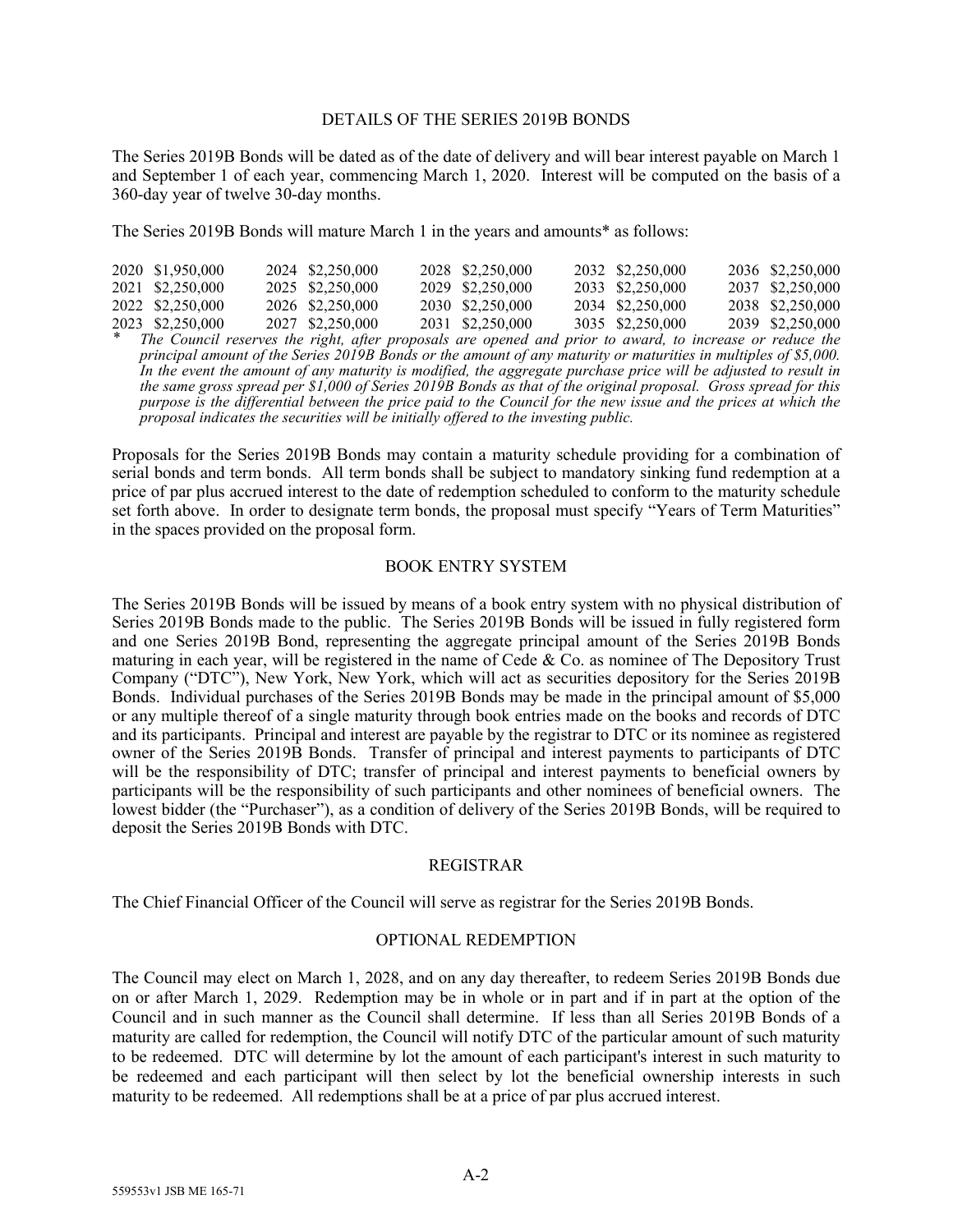#### SECURITY AND PURPOSE

The Series 2019B Bonds will be general obligations of the Council for which the Council will pledge its full faith and credit and power to levy direct general ad valorem taxes on all property in the Area (as defined herein) without limit as to rate or amount. The proceeds of the Series 2019B Bonds will be used to finance an expansion and improvements to the Heywood Garage (Heywood Garage II Project).

#### BIDDING PARAMETERS

Proposals shall be for not less than \$44,700,000 (Par) plus accrued interest, if any, on the total principal amount of the Series 2019B Bonds. No proposal can be withdrawn or amended after the time set for receiving proposals unless award of the Series 2019B Bonds is not made by the Chief Financial Officer or its designee following the opening of proposals, as designated by the Council pursuant to a resolution adopted on May 8, 2019. Rates shall be in integral multiples of 1/100 or 1/8 of 1%. The initial price to the public for each maturity as stated on the proposal must be 98.0% or greater. Series 2019B Bonds of the same maturity shall bear a single rate from the date of the Series 2019B Bonds to the date of maturity. No conditional proposals will be accepted.

#### ESTABLISHMENT OF ISSUE PRICE

In order to provide the Council with information necessary for compliance with Section 148 of the Internal Revenue Code of 1986, as amended, and the Treasury Regulations promulgated thereunder (collectively, the "Code"), the Purchaser will be required to assist the Council in establishing the issue price of the Series 2019B Bonds and shall complete, execute, and deliver to the Council prior to the closing date, a written certification in a form acceptable to the Purchaser, the Council, and Bond Counsel (the "Issue Price Certificate") containing the following for each maturity of the Series 2019B Bonds (and, if different interest rates apply within a maturity, to each separate CUSIP number within that maturity): (i) the interest rate; (ii) the reasonably expected initial offering price to the "public" (as said term is defined in Treasury Regulation Section 1.148-1(f) (the "Regulation")) or the sale price; and (iii) pricing wires or equivalent communications supporting such offering or sale price. Any action to be taken or documentation to be received by the Council pursuant hereto may be taken or received on behalf of the Council by Springsted.

The Council intends that the sale of the Series 2019B Bonds pursuant to this Terms of Proposal shall constitute a "competitive sale" as defined in the Regulation based on the following:

- (i) the Council shall cause this Terms of Proposal to be disseminated to potential bidders in a manner that is reasonably designed to reach potential bidders;
- (ii) all bidders shall have an equal opportunity to submit a bid;
- (iii) the Council reasonably expects that it will receive bids from at least three bidders that have established industry reputations for underwriting municipal bonds such as the Series 2019B Bonds; and
- (iv) the Council anticipates awarding the sale of the Series 2019B Bonds to the bidder who provides a proposal with the lowest true interest cost, as set forth in this Terms of Proposal (See "AWARD" herein).

Any bid submitted pursuant to this Terms of Proposal shall be considered a firm offer for the purchase of the Series 2019B Bonds, as specified in the proposal. The Purchaser shall constitute an "underwriter" as said term is defined in the Regulation. By submitting its proposal, the Purchaser confirms that it shall require any agreement among underwriters, a selling group agreement, or other agreement to which it is a party relating to the initial sale of the Series 2019B Bonds, to include provisions requiring compliance with the provisions of the Code and the Regulation regarding the initial sale of the Series 2019B Bonds.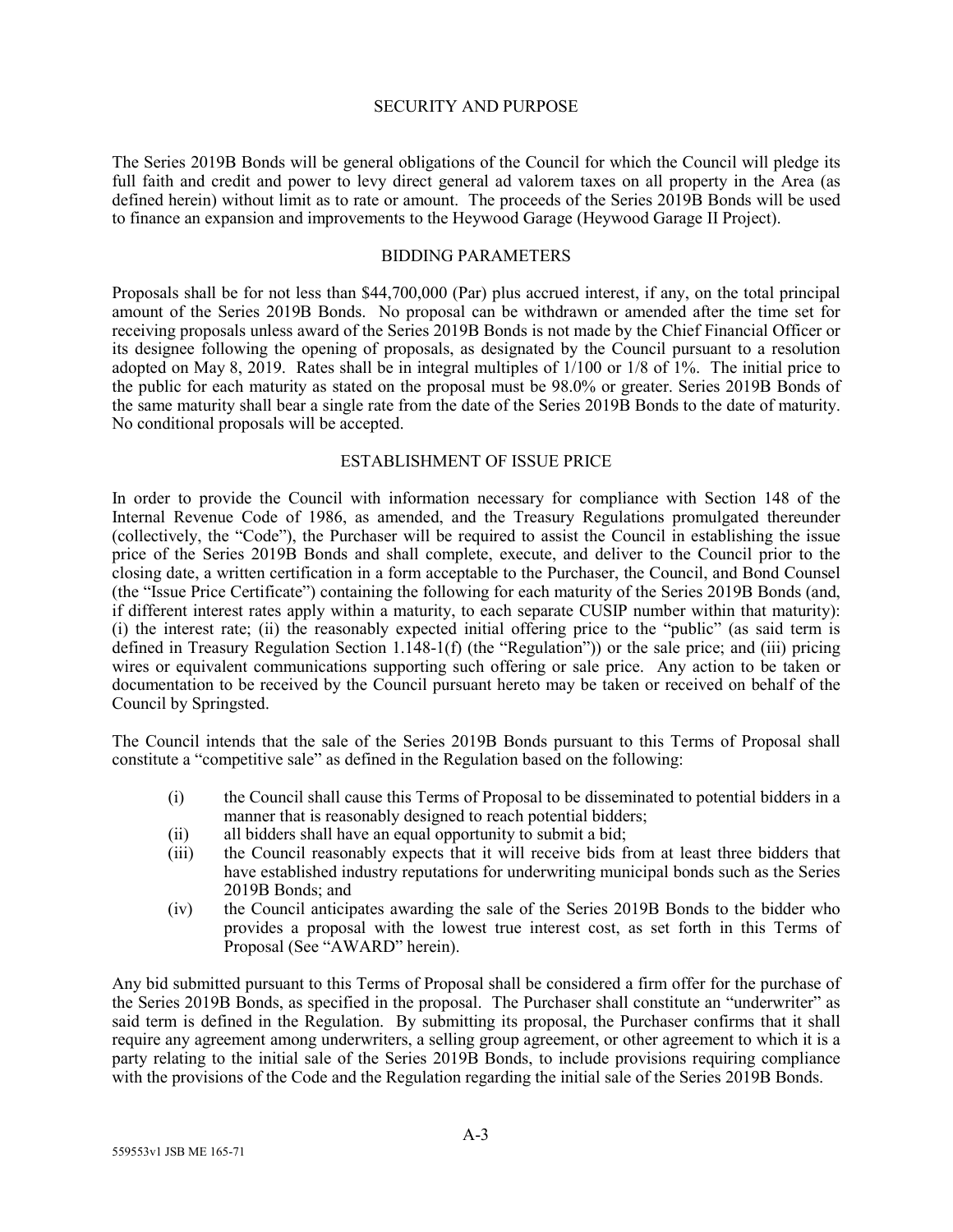If all of the requirements of a "competitive sale" are not satisfied, the Council shall advise the Purchaser of such fact prior to the time of award of the sale of the Series 2019B Bonds to the Purchaser. **In such event, any proposal submitted will not be subject to cancellation or withdrawal.** Within twenty-four

#### GOOD FAITH DEPOSIT

To have its proposal considered for award, the Purchaser is required to submit a good faith deposit to the Council in the amount of \$447,000 (the "Deposit") no later than 1:00 P.M., Central Time on the Sale Date. The Deposit may be delivered as described herein in the form of either (i) a certified or cashier's check payable to the Council; or (ii) a wire transfer. The Purchaser shall be solely responsible for the timely delivery of its Deposit whether by check or wire transfer. Neither the Council nor Springsted have any liability for delays in the receipt of the Deposit. If the Deposit is not received by the specified time, the Council may, at its sole discretion, reject the proposal of the lowest bidder, direct the second lowest bidder to submit a Deposit, and thereafter award the sale to such bidder.

*Certified or Cashier's Check*. A Deposit made by certified or cashier's check will be considered timely delivered to the Council if it is made payable to the Council and delivered to Springsted Municipal Advisors, LLC, 380 Jackson Street, Suite 300, Saint Paul, Minnesota 55101 by the time specified above.

*Wire Transfer*. A Deposit made by wire will be considered timely delivered to the Council upon submission of a federal wire reference number by the specified time. Wire transfer instructions will be available from Springsted following the receipt and tabulation of proposals. The successful bidder must send an e-mail including the following information: (i) the federal reference number and time released; (ii) the amount of the wire transfer; and (iii) the issue to which it applies.

Once an award has been made, the Deposit received from the Purchaser will be retained by the Council and no interest will accrue to the Purchaser. The amount of the Deposit will be deducted at settlement from the purchase price. In the event the Purchaser fails to comply with the accepted proposal, said amount will be retained by the Council.

#### AWARD

The Series 2019B Bonds will be awarded on the basis of the lowest interest rate to be determined on a true interest cost (TIC) basis calculated on the proposal prior to any adjustment made by the Council. The Council's computation of the interest rate of each proposal, in accordance with customary practice, will be controlling.

The Council will reserve the right to: (i) waive non-substantive informalities of any proposal or of matters relating to the receipt of proposals and award of the Series 2019B Bonds, (ii) reject all proposals without cause, and (iii) reject any proposal that the Council determines to have failed to comply with the terms herein.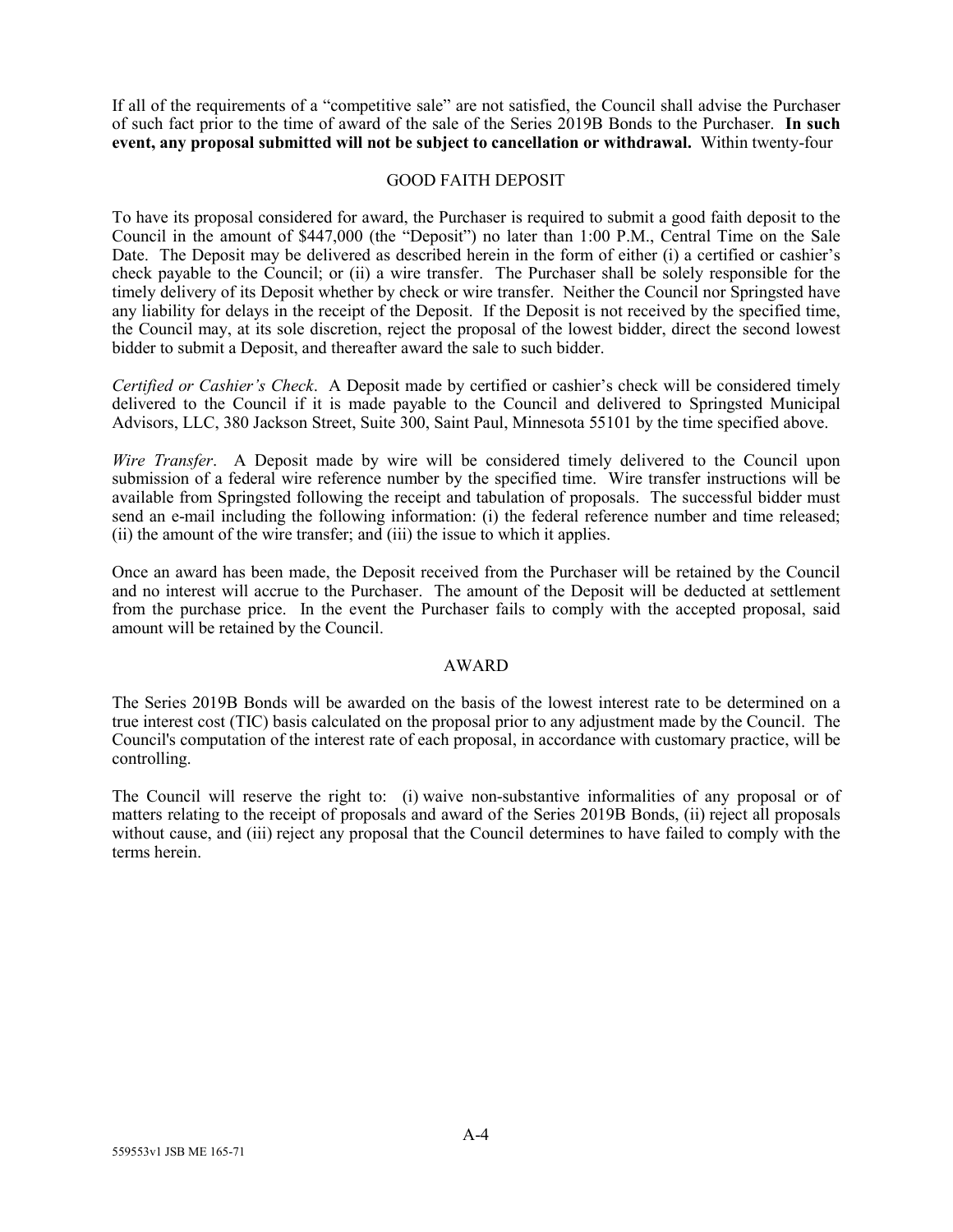#### CUSIP NUMBERS

If the Series 2019B Bonds qualify for the assignment of CUSIP numbers such numbers will be printed on the Series 2019B Bonds; however, neither the failure to print such numbers on any Series 2019B Bond nor any error with respect thereto will constitute cause for failure or refusal by the Purchaser to accept delivery of the Series 2019B Bonds. Springsted will apply for CUSIP numbers pursuant to Rule G-34 implemented by the Municipal Securities Rulemaking Board. The CUSIP Service Bureau charge for the assignment of CUSIP identification numbers shall be paid by the Purchaser.

#### SETTLEMENT

On or about June 19, 2019, the Series 2019B Bonds will be delivered without cost to the Purchaser through DTC in New York, New York. Delivery will be subject to receipt by the Purchaser of an approving legal opinion of Kennedy & Graven, Chartered of Minneapolis, Minnesota, and of customary closing papers, including a no-litigation certificate. On the date of settlement, payment for the Series 2019B Bonds shall be made in federal, or equivalent, funds that shall be received at the offices of the Council or its designee not later than 12:00 Noon, Central Time. Unless compliance with the terms of payment for the Series 2019B Bonds has been made impossible by action of the Council, or its agents, the Purchaser shall be liable to the Council for any loss suffered by the Council by reason of the Purchaser's non-compliance with said terms for payment.

#### CONTINUING DISCLOSURE

In accordance with SEC Rule  $15c2-12(b)(5)$ , the Council will undertake, pursuant to the resolution awarding sale of the Series 2019B Bonds, to provide annual reports and notices of certain events. A description of this undertaking is set forth in the Official Statement. The Purchaser's obligation to purchase the Series 2019B Bonds will be conditioned upon receiving evidence of this undertaking at or prior to delivery of the Series 2019B Bonds.

## OFFICIAL STATEMENT

The Council has authorized the preparation of a Preliminary Official Statement containing pertinent information relative to the Series 2019B Bonds, and said Preliminary Official Statement has been deemed final by the Council as of the date thereof within the meaning of Rule 15c2-12 of the Securities and Exchange Commission. For copies of the Preliminary Official Statement or for any additional information prior to sale, any prospective purchaser is referred to the Municipal Advisor to the Council, Springsted Incorporated, 380 Jackson Street, Suite 300, Saint Paul, Minnesota 55101, telephone  $(651)$  223-3000.

A Final Official Statement (as that term is defined in Rule 15c2-12) will be prepared, specifying the maturity dates, principal amounts, and interest rates of the Series 2019B Bonds, together with any other information required by law. By awarding the Series 2019B Bonds to the Purchaser, the Council agrees that, no more than seven business days after the date of such award, it shall provide without cost to the Purchaser up to 25 copies of the Final Official Statement. The Council designates the Purchaser as its agent for purposes of distributing copies of the Final Official Statement to each syndicate member, if applicable. The Purchaser agrees that if its proposal is accepted by the Council, (i) it shall accept designation and (ii) it shall enter into a contractual relationship with its syndicate members for purposes of assuring the receipt of the Final Official Statement by each such syndicate member.

Dated May 8, 2019 BY ORDER OF THE METROPOLITAN COUNCIL

/s/ Mary Bogie Chief Financial Officer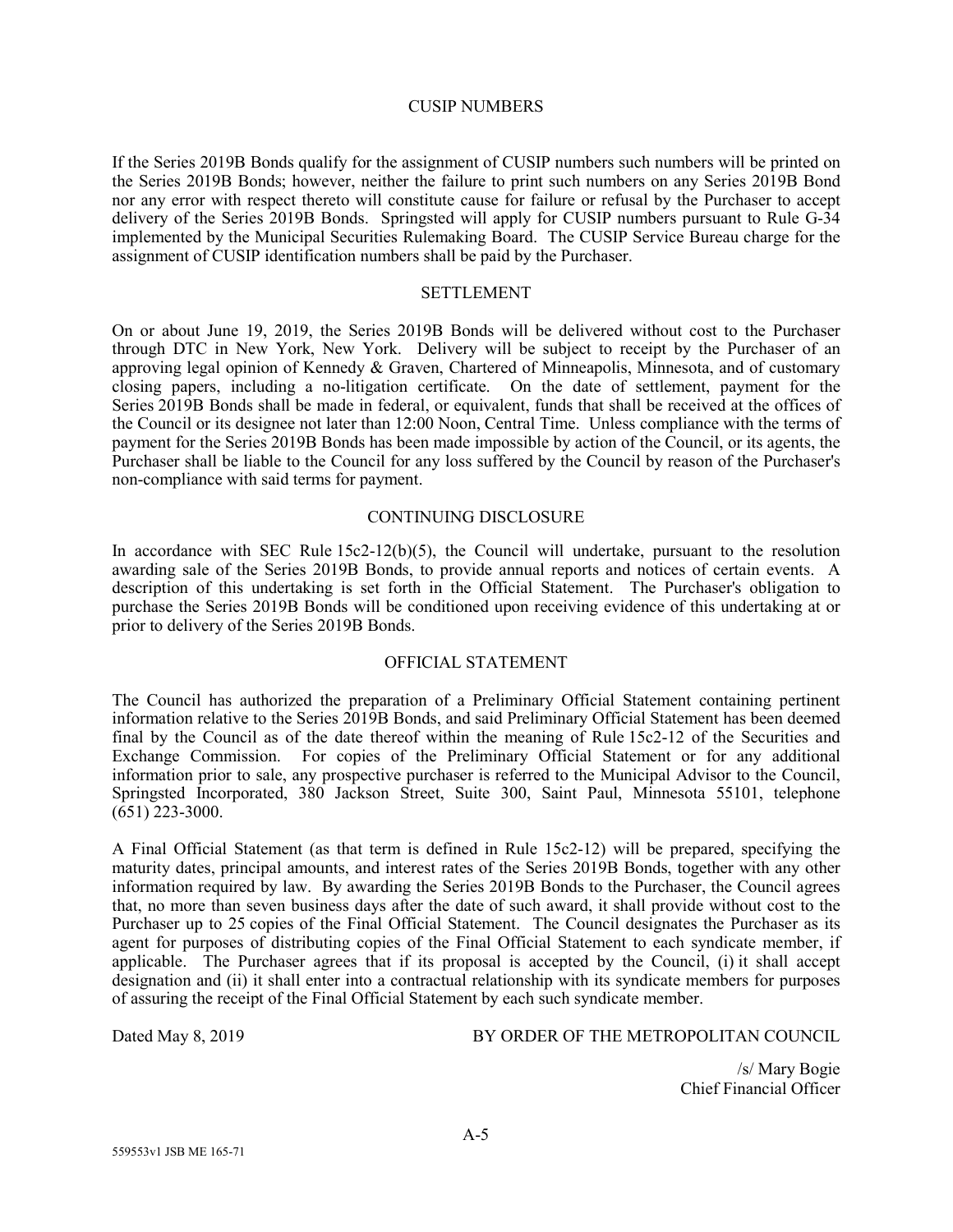### **EXHIBIT B**

## **CONTINUING DISCLOSURE UNDERTAKING**

(a) Purpose and Beneficiaries. To provide for the public availability of certain information relating to the Bonds and the security therefor and to permit the original purchaser and other participating underwriters in the primary offering of the Bonds to comply with amendments to Rule 15c2-12 promulgated by the Securities and Exchange Commission (the SEC) under the Securities Exchange Act of 1934 (17 C.F.R. § 240.15c2-12), relating to continuing disclosure (as in effect and interpreted from time to time, the Rule), which will enhance the marketability of the Bonds, the Issuer hereby makes the following covenants and agreements for the benefit of the Owners (as hereinafter defined) from time to time of the outstanding Bonds. The Issuer is the only "obligated person" in respect of the Bonds within the meaning of the Rule for purposes of identifying the entities in respect of which continuing disclosure must be made. If the Issuer fails to comply with any provisions of this section, any person aggrieved thereby, including the Owners of any outstanding Bonds, may take whatever action at law or in equity may appear necessary or appropriate to enforce performance and observance of any agreement or covenant contained in this section, including an action for a writ of mandamus or specific performance. Direct, indirect, consequential and punitive damages shall not be recoverable for any default hereunder to the extent permitted by law. Notwithstanding anything to the contrary contained herein, in no event shall a default under this section constitute a default under the Bonds or under any other provision of this resolution. As used in this section, "Owner" means, in respect of a Bond, the registered owner or owners thereof appearing in the register maintained by the Registrar or any "Beneficial Owner" (as hereinafter defined) thereof, if such Beneficial Owner provides to the Registrar evidence of such beneficial ownership in form and substance reasonably satisfactory to the Registrar. As used herein, "Beneficial Owner" means, in respect of a Bond, any person or entity which (i) has the power, directly or indirectly, to vote or consent with respect to, or to dispose of ownership of, such Bond (including persons or entities holding Bonds through nominees, depositories or other intermediaries), or (ii) is treated as the owner of the Bond for federal income tax purposes.

(b) Information To Be Disclosed. The Issuer will provide, in the manner set forth in subsection (c) hereof, either directly or indirectly through an agent designated by the Issuer, the following information at the following times:

(1) Within 9 months after the end of each fiscal year of the Issuer, commencing with the fiscal year ending December 31, 2018, the following financial information and operating data in respect of the Issuer (the Disclosure Information):

(A) the audited financial statements of the Issuer for such fiscal year, accompanied by the audit report and opinion of the accountant or government auditor relating thereto, as permitted or required by the laws of the State of Minnesota, containing balance sheets as of the end of such fiscal year and a statement of operations, changes in fund balances and cash flows for the fiscal year then ended, showing in comparative form such figures for the preceding fiscal year of the Issuer, prepared in accordance with generally accepted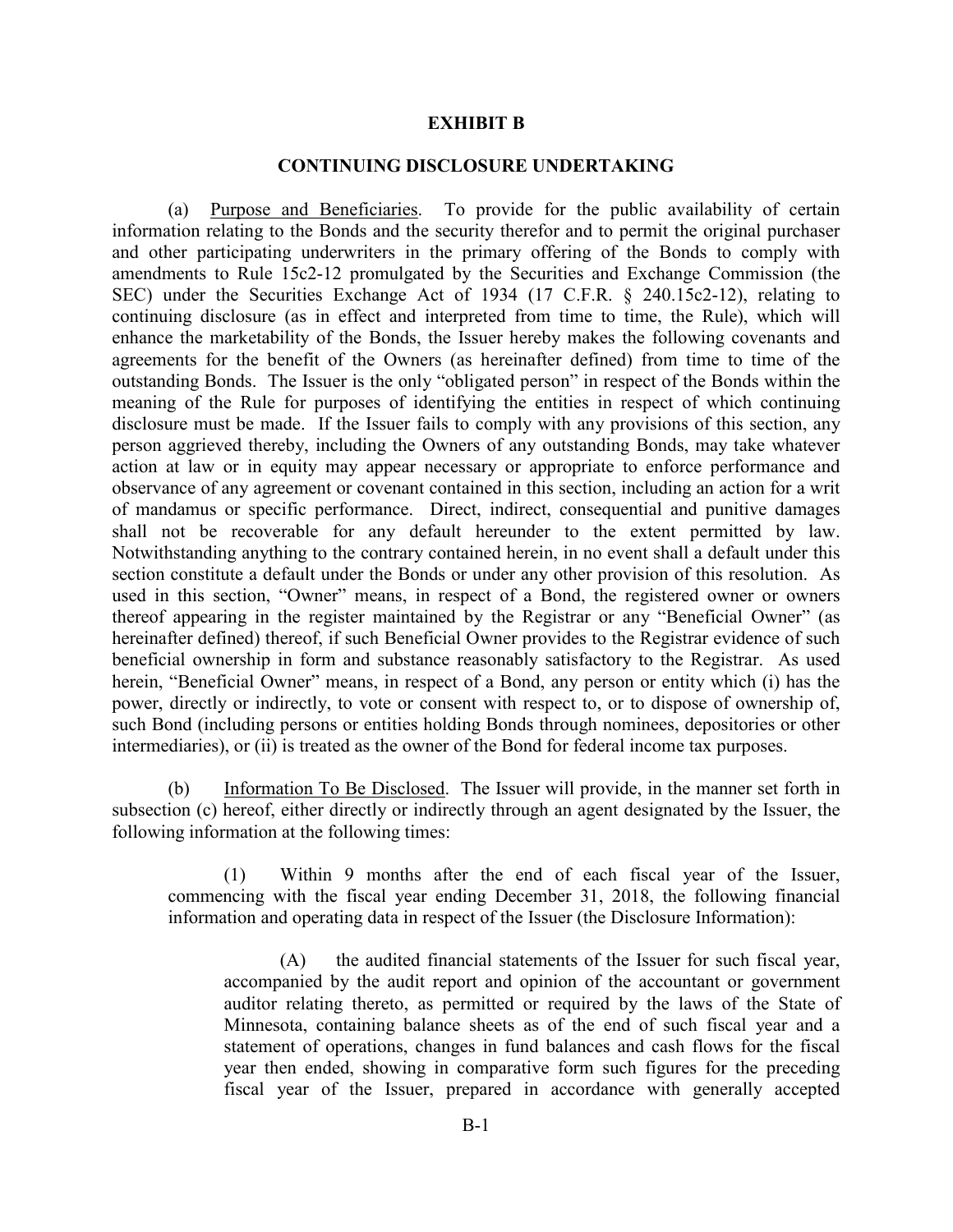accounting principles promulgated by the Governmental Accounting Standards Board or as otherwise provided under Minnesota law, as in effect from time to time, or, if and to the extent such financial statements have not been prepared in accordance with such generally accepted accounting principles for reasons beyond the reasonable control of the Issuer, noting the discrepancies therefrom and the effect thereof, and certified as to accuracy and completeness in all material respects by the fiscal officer of the Issuer; and

(B) to the extent not included in the financial statements referred to in paragraph (A) hereof, the information for such fiscal year or for the period most recently available of the type contained in the Official Statement under headings: "Indebtedness of the Council and Its Agencies," "Council Property Values" and "Council Financial Information," which information may be unaudited.

Notwithstanding the foregoing paragraph, if the audited financial statements are not available by the date specified, the Issuer shall provide on or before such date unaudited financial statements in the format required for the audited financial statements as part of the Disclosure Information and, within 10 days after the receipt thereof, the Issuer shall provide the audited financial statements. Any or all of the Disclosure Information may be incorporated by reference, if it is updated as required hereby, from other documents, including official statements, that have been filed with the SEC or have been made available to the public on the Internet Web site of the Municipal Securities Rulemaking Board (the "MSRB"). The Issuer shall clearly identify in the Disclosure Information each document so incorporated by reference. If any part of the Disclosure Information can no longer be generated because the operations of the Issuer have materially changed or been discontinued, such Disclosure Information need no longer be provided if the Issuer includes in the Disclosure Information a statement to such effect; provided, however, if such operations have been replaced by other Issuer operations in respect of which data is not included in the Disclosure Information and the Issuer determines that certain specified data regarding such replacement operations would be a Material Fact (as defined in paragraph (3) hereof), then, from and after such determination, the Disclosure Information shall include such additional specified data regarding the replacement operations. If the Disclosure Information is changed or this section is amended as permitted by this paragraph  $(b)(1)$ , then the Issuer shall include in the next Disclosure Information to be delivered hereunder, to the extent necessary, an explanation of the reasons for the amendment and the effect of any change in the type of financial information or operating data provided.

(2) In a timely manner not in excess of ten business days after the occurrence of the event, notice of the occurrence of any of the following events (each a "Material Fact"):

- (A) Principal and interest payment delinquencies;
- (B) Non-payment related defaults, if material;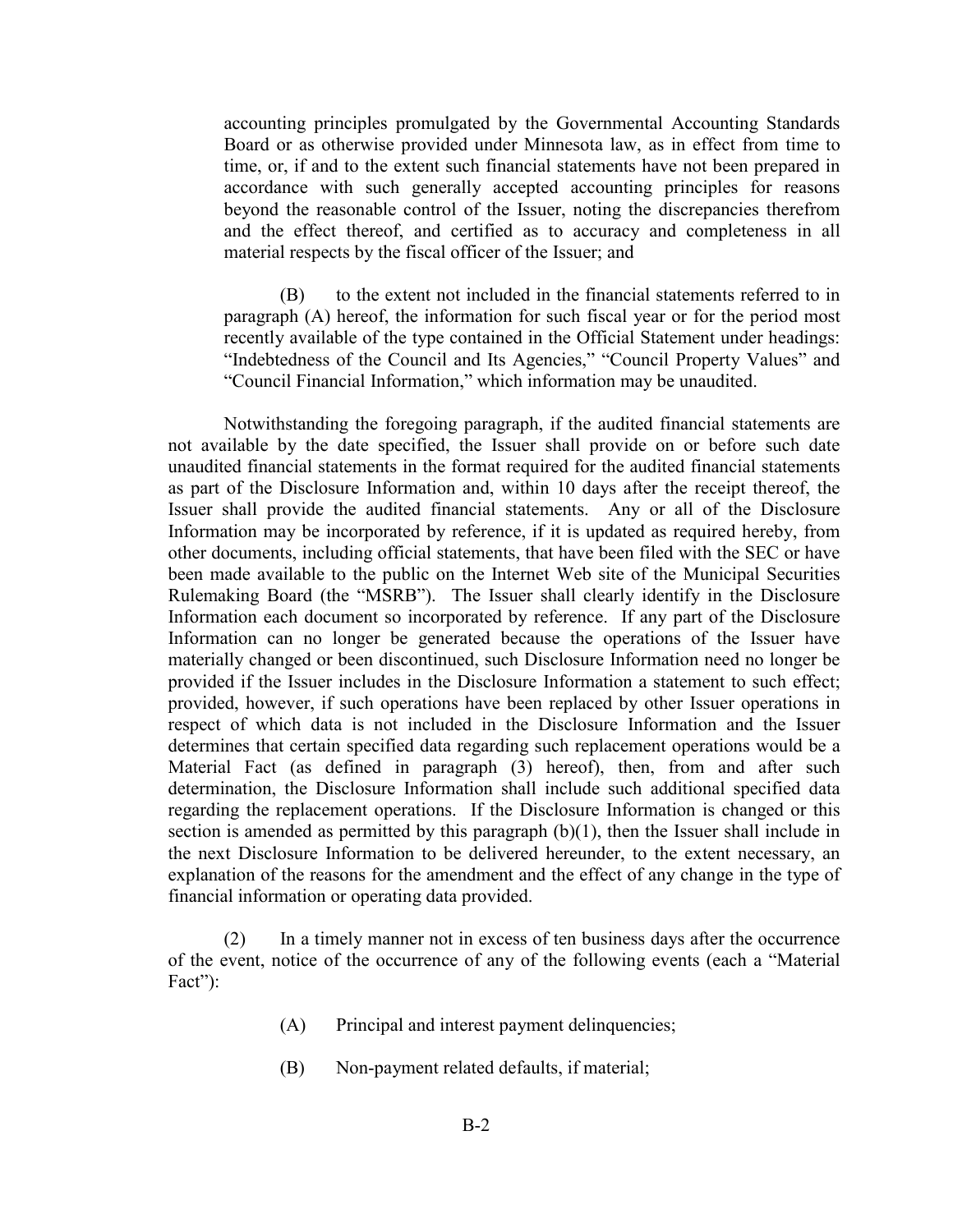(C) Unscheduled draws on debt service reserves reflecting financial difficulties;

(D) Unscheduled draws on credit enhancements reflecting financial difficulties;

(E) Substitution of credit or liquidity providers, or their failure to perform;

(F) Adverse tax opinions, the issuance by the Internal Revenue Service of proposed or final determinations of taxability, Notices of Proposed Issue (IRS Form 5701-TEB) or other material notices or determinations with respect to the tax status of the security, or other material events affecting the tax status of the security;

(G) Modifications to rights of security holders, if material;

- (H) Bond calls, if material, and tender offers;
- (I) Defeasances;

(J) Release, substitution, or sale of property securing repayment of the securities, if material; and

(K) Rating changes;

(L) Bankruptcy, insolvency, receivership or similar event of the obligated person;

(M) The consummation of a merger, consolidation, or acquisition involving an obligated person or the sale of all or substantially all of the assets of the obligated person, other than in the ordinary course of business, the entry into a definitive agreement to undertake such an action or the termination of a definitive agreement relating to any such actions, other than pursuant to its terms, if material;

(N) Appointment of a successor or additional trustee or the change of name of a trustee, if material; and

(O) Failure of an issuer or obligated person to provide annual financial information as required.

(P) Incurrence of a Financial Obligation of the obligated person, if material, or agreement to covenants, events of default, remedies, priority rights, or other similar terms of a Financial Obligation of the obligated person, any of which affect security holders, if material; and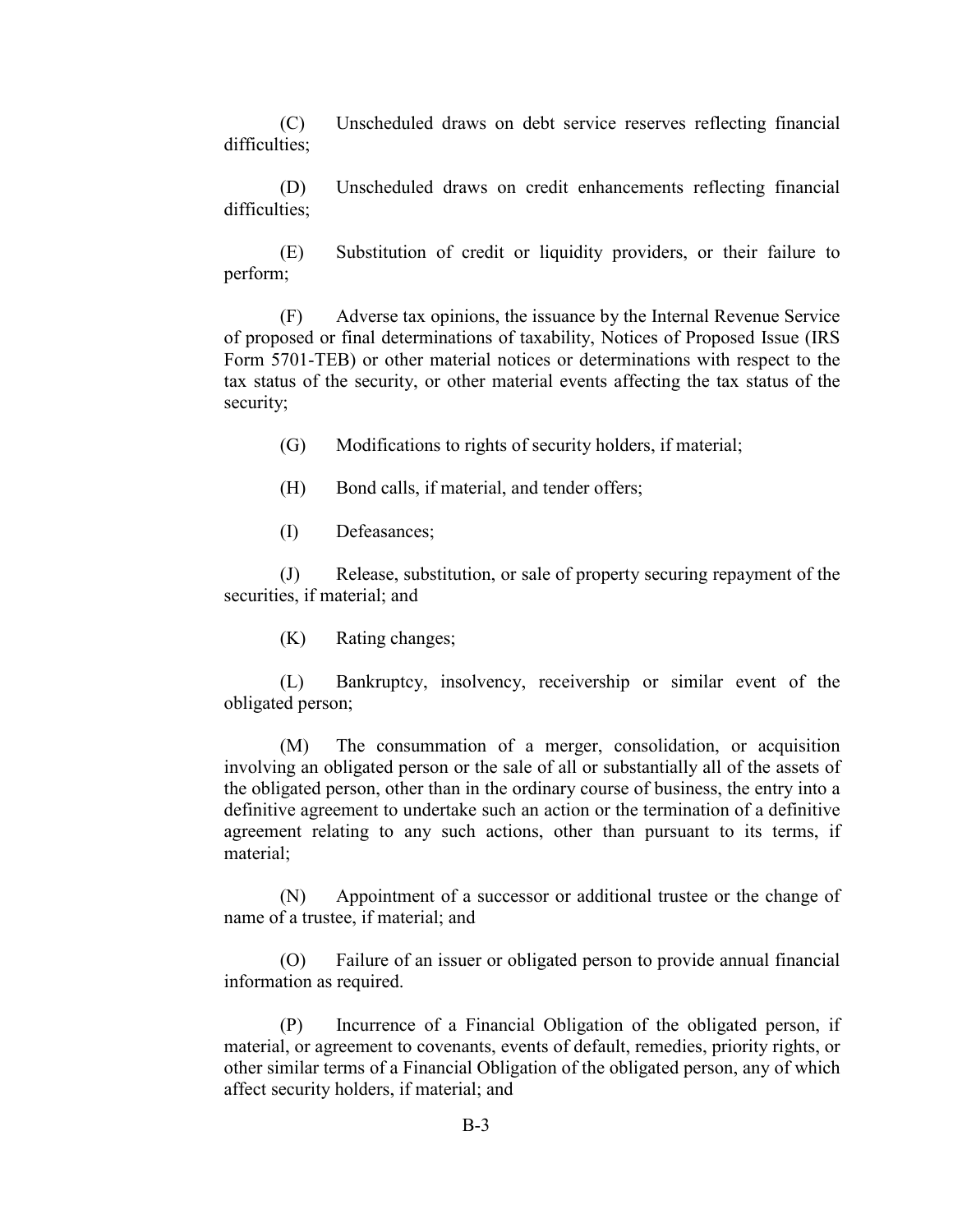(Q) Default, event of acceleration termination event, modification of terms, or other similar events under the terms of a Financial Obligation of the obligated person, any of which reflect financial difficulties.

As used herein, a "Material Fact" is a fact as to which a substantial likelihood exists that a reasonably prudent investor would attach importance thereto in deciding to buy, hold or sell a Bond or, if not disclosed, would significantly alter the total information otherwise available to an investor from the Official Statement, information disclosed hereunder or information generally available to the public. Notwithstanding the foregoing sentence, a "Material Fact" is also an event that would be deemed "material" for purposes of the purchase, holding or sale of a Bond within the meaning of applicable federal securities laws, as interpreted at the time of discovery of the occurrence of the event.

As used herein, a "Financial Obligation" means a (a) debt obligation; (b) derivative instrument entered into in connection with, or pledged as security or a source of payment for, an existing or planned debt obligation; or (c) guarantee of a Financial Obligation as described in clause (a) or (b). The term "Financial Obligation" shall not include municipal securities as to which a final official statement has been provided to the MSRB consistent with the Rule.

(3) In a timely manner, notice of the occurrence of any of the following events or conditions:

(A) the failure of the Issuer to provide the Disclosure Information required under paragraph (b)(1) at the time specified thereunder;

(B) the amendment or supplementing of this section pursuant to subsection (d), together with a copy of such amendment or supplement and any explanation provided by the Issuer under subsection  $(d)(2)$ ;

(C) the termination of the obligations of the Issuer under this section pursuant to subsection (d);

(D) any change in the accounting principles pursuant to which the financial statements constituting a portion of the Disclosure Information or the audited financial statements, if any, furnished pursuant to subsection (b)(2) or (3) are prepared; and

(E) any change in the fiscal year of the Issuer.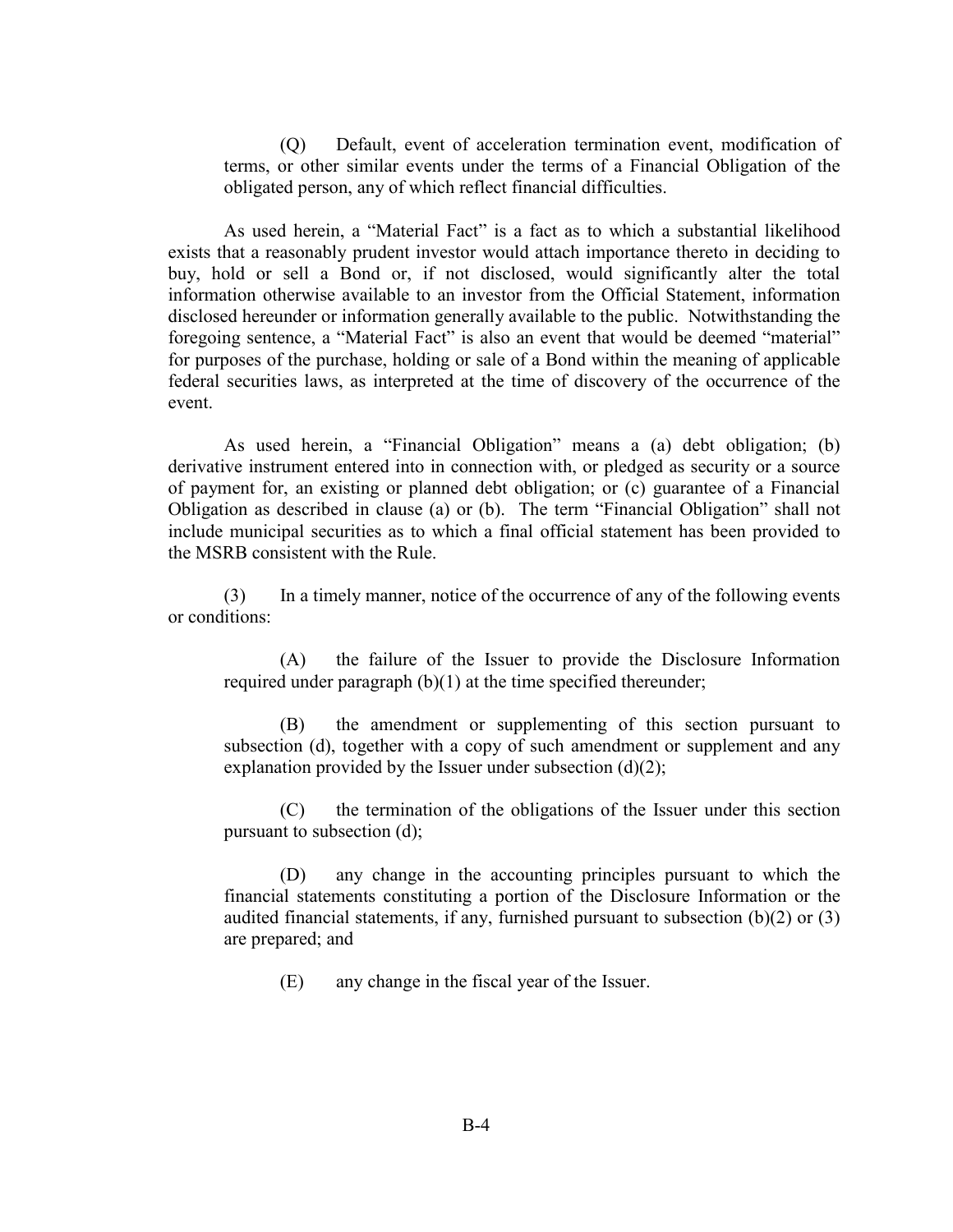# (c) Manner of Disclosure.

(1) The Issuer agrees to make available to the MSRB, in an electronic format as prescribed by the MSRB from time to time, the information described in subsection (b).

(2) The Issuer further agrees to make available, by electronic transmission, overnight delivery, mail or other means, as appropriate, the information described in subsection (b) to any rating agency then maintaining a rating of the Bonds at the request of the Issuer and, at the expense of such Owner, to any Owner who requests in writing such information, at the time of transmission under paragraph (1) of this subsection (c), or, if such information is transmitted with a subsequent time of release, at the time such information is to be released.

(3) All documents provided to the MSRB pursuant to this subsection (c) shall be accompanied by identifying information as prescribed by the MSRB from time to time.

#### (d) Term; Amendments; Interpretation.

(1) The covenants of the Issuer in this section shall remain in effect so long as any Bonds are outstanding. Notwithstanding the preceding sentence, however, the obligations of the Issuer under this section shall terminate and be without further effect as of any date on which the Issuer delivers to the Registrar an opinion of Issuer's current Bond Counsel to the effect that, because of legislative action or final judicial or administrative actions or proceedings, the failure of the Issuer to comply with the requirements of this section will not cause participating underwriters in the primary offering of the Bonds to be in violation of the Rule or other applicable requirements of the Securities Exchange Act of 1934, as amended, or any statutes or laws successory thereto or amendatory thereof.

(2) This section (and the form and requirements of the Disclosure Information) may be amended or supplemented by the Issuer from time to time, without notice to (except as provided in paragraph  $(c)(3)$  hereof) or the consent of the Owners of any Bonds, by a resolution of this Council filed in the office of the recording officer of the Issuer accompanied by an opinion of Issuer's current Bond Counsel, who may rely on certificates of the Issuer and others and the opinion may be subject to customary qualifications, to the effect that: (i) such amendment or supplement (a) is made in connection with a change in circumstances that arises from a change in law or regulation or a change in the identity, nature or status of the Issuer or the type of operations conducted by the Issuer, or (b) is required by, or better complies with, the provisions of paragraph (b)(5) of the Rule; (ii) this section as so amended or supplemented would have complied with the requirements of paragraph  $(b)(5)$  of the Rule at the time of the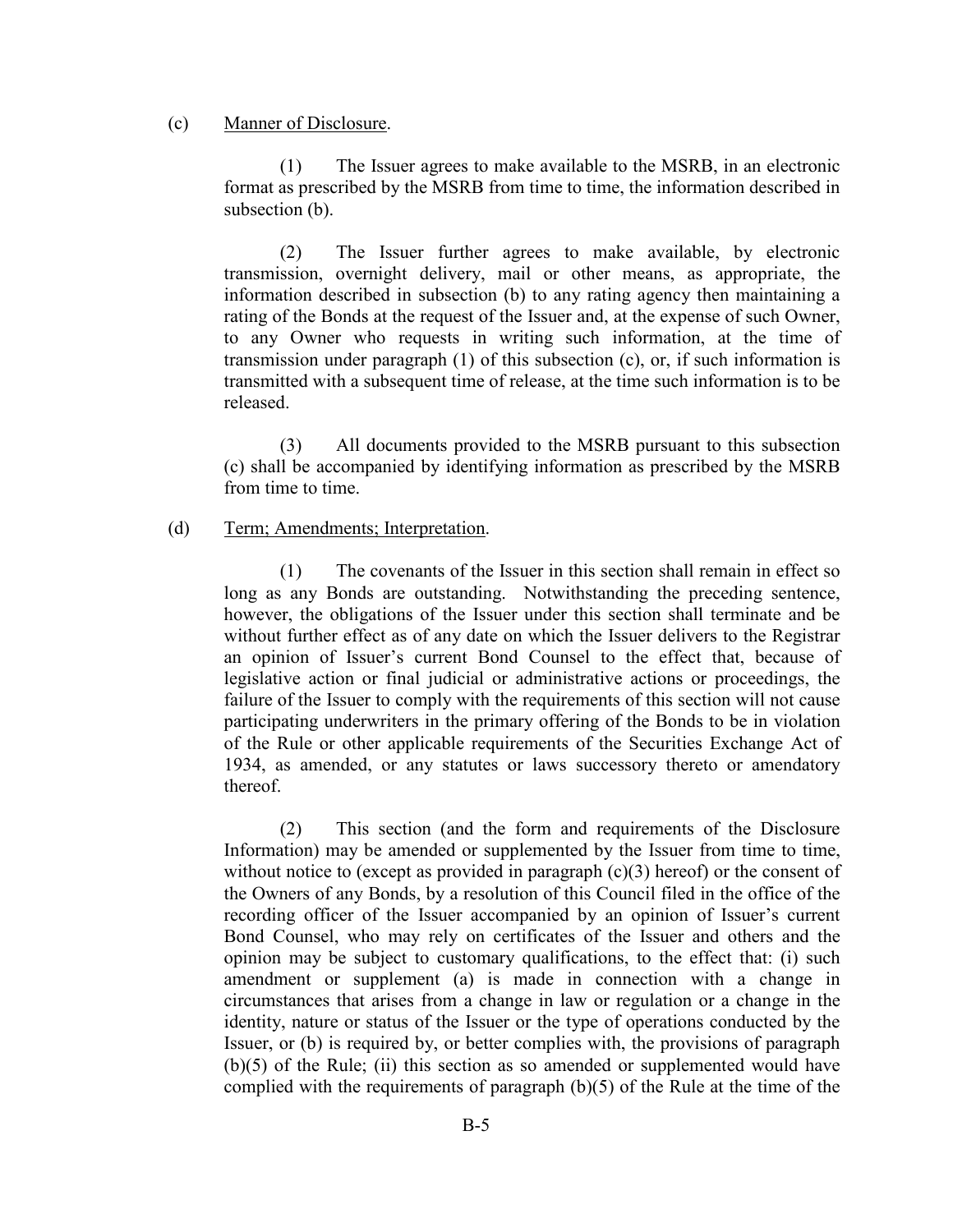primary offering of the Bonds, giving effect to any change in circumstances applicable under clause (i)(a) and assuming that the Rule as in effect and interpreted at the time of the amendment or supplement was in effect at the time of the primary offering; and (iii) such amendment or supplement does not materially impair the interests of the Owners under the Rule.

If the Disclosure Information is so amended, the Issuer agrees to provide, contemporaneously with the effectiveness of such amendment, an explanation of the reasons for the amendment and the effect, if any, of the change in the type of financial information or operating data being provided hereunder.

(3) This section is entered into to comply with the continuing disclosure provisions of the Rule and should be construed so as to satisfy the requirements of paragraph (b)(5) of the Rule.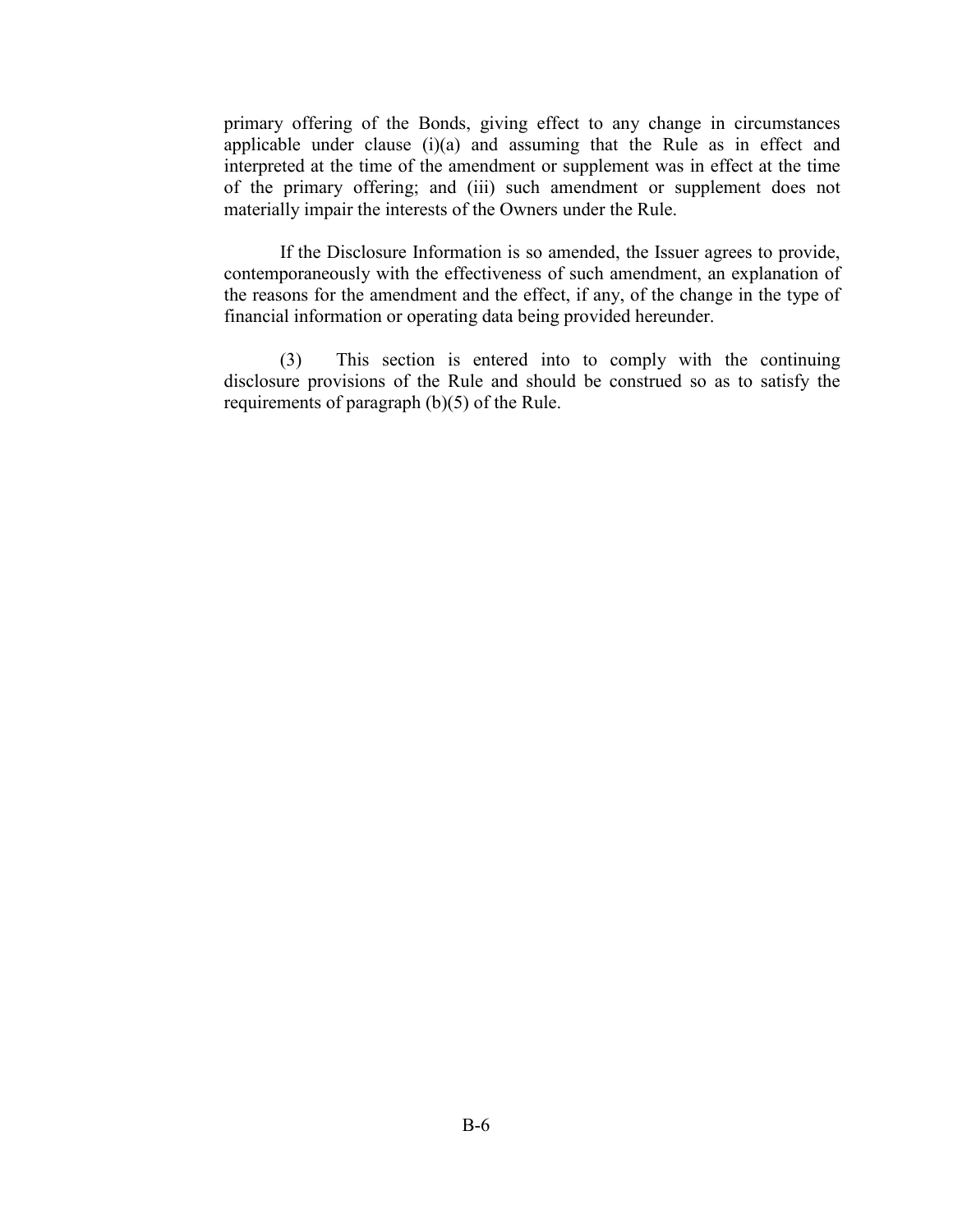## **EXHIBIT C BOND FORM**

# UNITED STATES OF AMERICA STATE OF MINNESOTA ANOKA, CARVER, DAKOTA, HENNEPIN, RAMSEY, SCOTT AND WASHINGTON COUNTIES

## METROPOLITAN COUNCIL (MINNEAPOLIS-ST. PAUL METROPOLITAN AREA) GENERAL OBLIGATION TRANSIT BOND, SERIES 2019B (HEYWOOD II)

| $No. R-$                 |                     |                   |              |  |
|--------------------------|---------------------|-------------------|--------------|--|
| Rate                     | Date of<br>Maturity | Original<br>Issue | <b>CUSIP</b> |  |
| $\%$                     | March $1, 20$       | 2019              |              |  |
| <b>REGISTERED OWNER:</b> | CEDE & CO.          |                   |              |  |

## PRINCIPAL AMOUNT: DOLLARS

METROPOLITAN COUNCIL, a public corporation having jurisdiction over the Minneapolis-St. Paul metropolitan area comprising the Counties of Anoka, Carver, Dakota (excluding the City of Northfield), Hennepin (excluding the Cities of Hanover and Rockford), Ramsey, Scott (excluding the City of New Prague), and Washington, Minnesota (the "Issuer"), acknowledges itself to be indebted and for value received hereby promises to pay to the registered owner specified above, or registered assigns, the principal amount specified above on the maturity date specified above and promises to pay interest thereon from the date of original issue specified above or from the most recent Interest Payment Date (as hereinafter defined) to which interest has been paid or duly provided for, at the annual rate specified above, payable on March 1 and September 1 in each year, commencing March 1, 2020 (each such date, an "Interest Payment Date"). The interest so payable on any Interest Payment Date shall be paid to the person in whose name this Bond is registered at the close of business on the fifteenth day (whether or not a business day) of the calendar month next preceding such Interest Payment Date. Interest hereon shall be computed on the basis of a 360-day year composed of twelve 30 day months. The interest hereon and, upon presentation and surrender hereof, the principal hereof are payable in lawful money of the United States of America by wire transfer, check or draft by the Chief Financial Officer/Treasurer of the Metropolitan Council, Minnesota, as Registrar and Paying Agent, or its designated successor under the Resolution (as hereinafter defined) (the "Registrar"). For the prompt and full payment of such principal and interest as the same respectively become due, the full faith and credit and taxing powers of the Issuer have been and are hereby irrevocably pledged.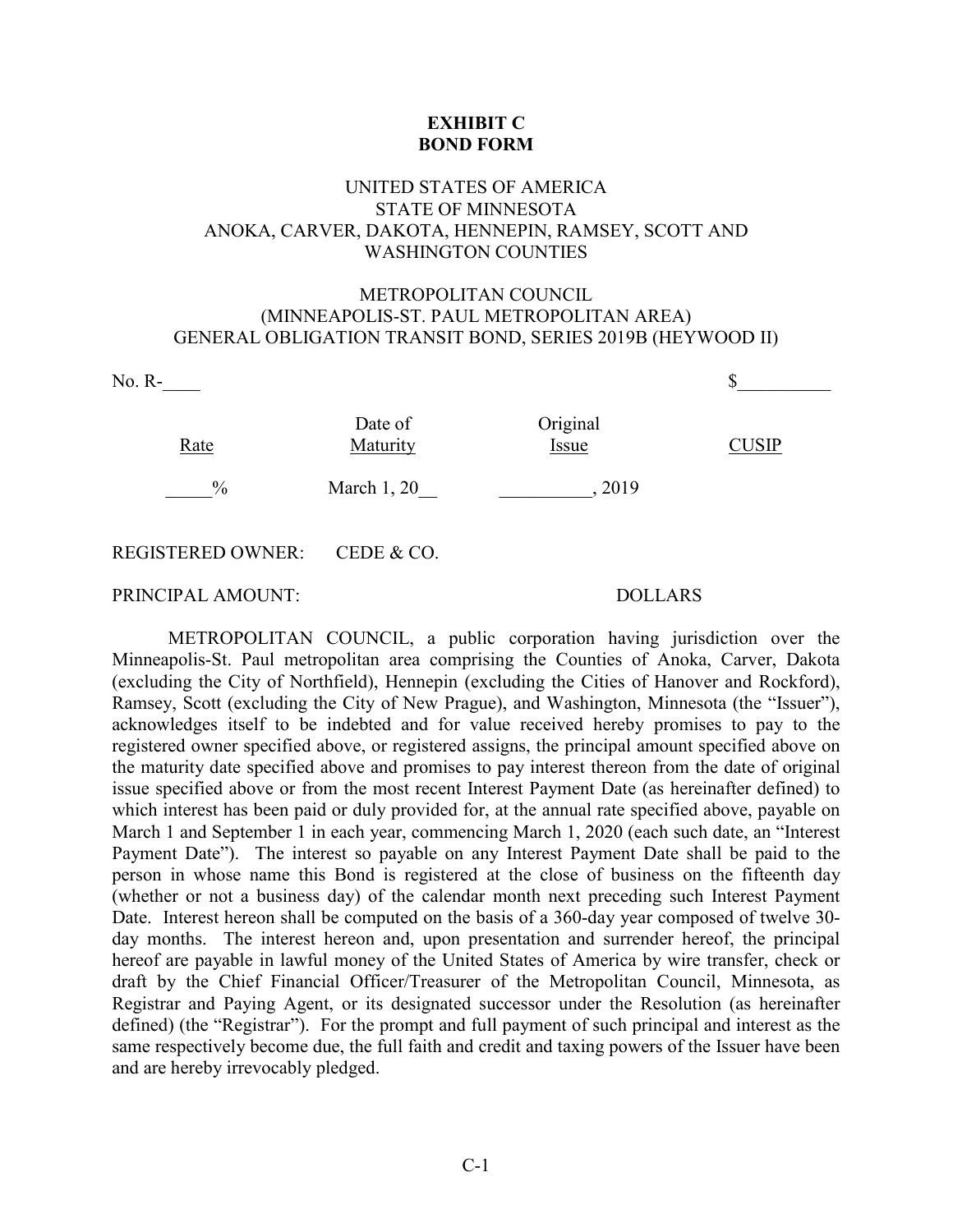This Bond is one of an issue in the aggregate principal amount of \$ \_\_\_\_\_\_\_ issued pursuant to a resolution adopted by the Council on May 8, 2019 (the "Resolution"), to finance transit system improvements and capital expenditures as prescribed in the Council's regional transit master plan and transit capital improvement program, including without limitation the acquisition, construction and equipping of an expansion and improvements to the Heywood II Garage park and ride parking facility (the "Improvements")and is issued pursuant to and in full conformity with the Constitution and laws of the State of Minnesota thereunto enabling, including Minnesota Statutes, Chapters 473 and 475. The Bonds are issuable only in fully registered form, in denominations of \$5,000 or any integral multiple thereof, of single maturities.

Bonds maturing on March 1, 2029 and thereafter are each subject to redemption and prepayment at the option of the Issuer, in whole or in part, and if in part in such manner and order of maturity dates as the Issuer may select and by lot as selected by Registrar (or, if applicable, by the bond depository in accordance with its customary procedures) in multiples of \$5,000 as to Bonds maturing on the same date, on March 1, 2028, and on any date thereafter, at a price equal to the principal amount thereof plus accrued interest to the date of redemption.

As provided in the Resolution and subject to certain limitations set forth therein, this Bond is transferable upon the books of the Issuer at the principal office of the Registrar, by the registered owner hereof in person or by the owner's attorney duly authorized in writing upon surrender hereof together with a written instrument of transfer satisfactory to the Registrar, duly executed by the registered owner or the owner's attorney; and may also be surrendered in exchange for Bonds of other authorized denominations. Upon such transfer or exchange the Issuer will cause a new Bond or Bonds to be issued in the name of the transferee or registered owner, of the same aggregate principal amount, bearing interest at the same rate and maturing on the same date, subject to reimbursement for any tax, fee or governmental charge required to be paid with respect to such transfer or exchange.

The Issuer and the Registrar may deem and treat the person in whose name this Bond is registered as the absolute owner hereof, whether this Bond is overdue or not, for the purpose of receiving payment and for all other purposes, and neither the Issuer nor the Registrar shall be affected by any notice to the contrary.

Notwithstanding any other provisions of this Bond, so long as this Bond is registered in the name of Cede & Co., as nominee of The Depository Trust Company, or in the name of any other nominee of The Depository Trust Company or other securities depository, the Registrar shall pay all principal of and interest on this Bond, and shall give all notices with respect to this Bond, only to Cede & Co. or other nominee in accordance with the operational arrangements of The Depository Trust Company or other securities depository as agreed to by the Issuer.

IT IS HEREBY CERTIFIED, RECITED, COVENANTED AND AGREED that all acts, conditions and things required by the Constitution and laws of the State of Minnesota to be done, to exist, to happen and to be performed preliminary to and in the issuance of this Bond in order to make it a valid and binding general obligation of the Issuer in accordance with its terms, have been done, do exist, have happened and have been performed as so required; that prior to the issuance hereof the Issuer has levied a transit tax on all taxable property in the metropolitan area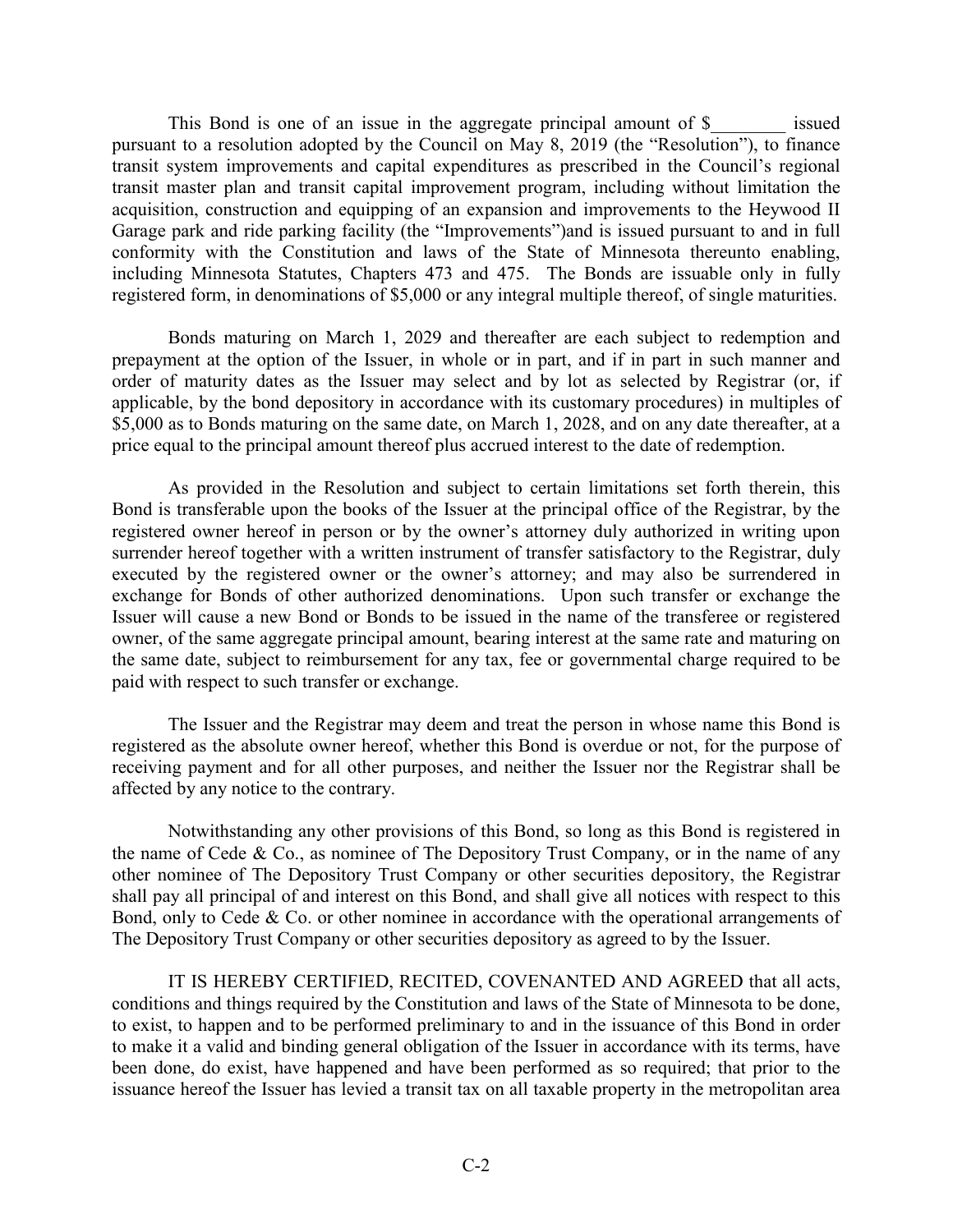as provided in Minnesota Statutes, Sections 473.39 and 473.446, which taxes will be collectible for the years and in amounts sufficient to produce sums not less than five percent in excess of the principal and interest when due on the Bonds and has appropriated the taxes to the Bond Fund in the manner specified in Minnesota Statutes, Chapter 475, for the payment of such principal and interest; that if necessary for the payment of such principal and interest when due, additional ad valorem taxes are required to be levied upon all property taxable by the Issuer, without limitation as to rate or amount.

This Bond shall not be valid or become obligatory for any purpose or be entitled to any security or benefit under the Resolution until the Certificate of Authentication hereon shall have been executed by the manual signature of the Registrar.

IN WITNESS WHEREOF, the Issuer has caused this Bond to be executed on its behalf by the facsimile signatures of the Chair and Chief Financial Officer/Treasurer.

# METROPOLITAN COUNCIL, MINNESOTA

 (Facsimile Signature) (Facsimile Signature) Chief Financial Officer/Treasurer Chair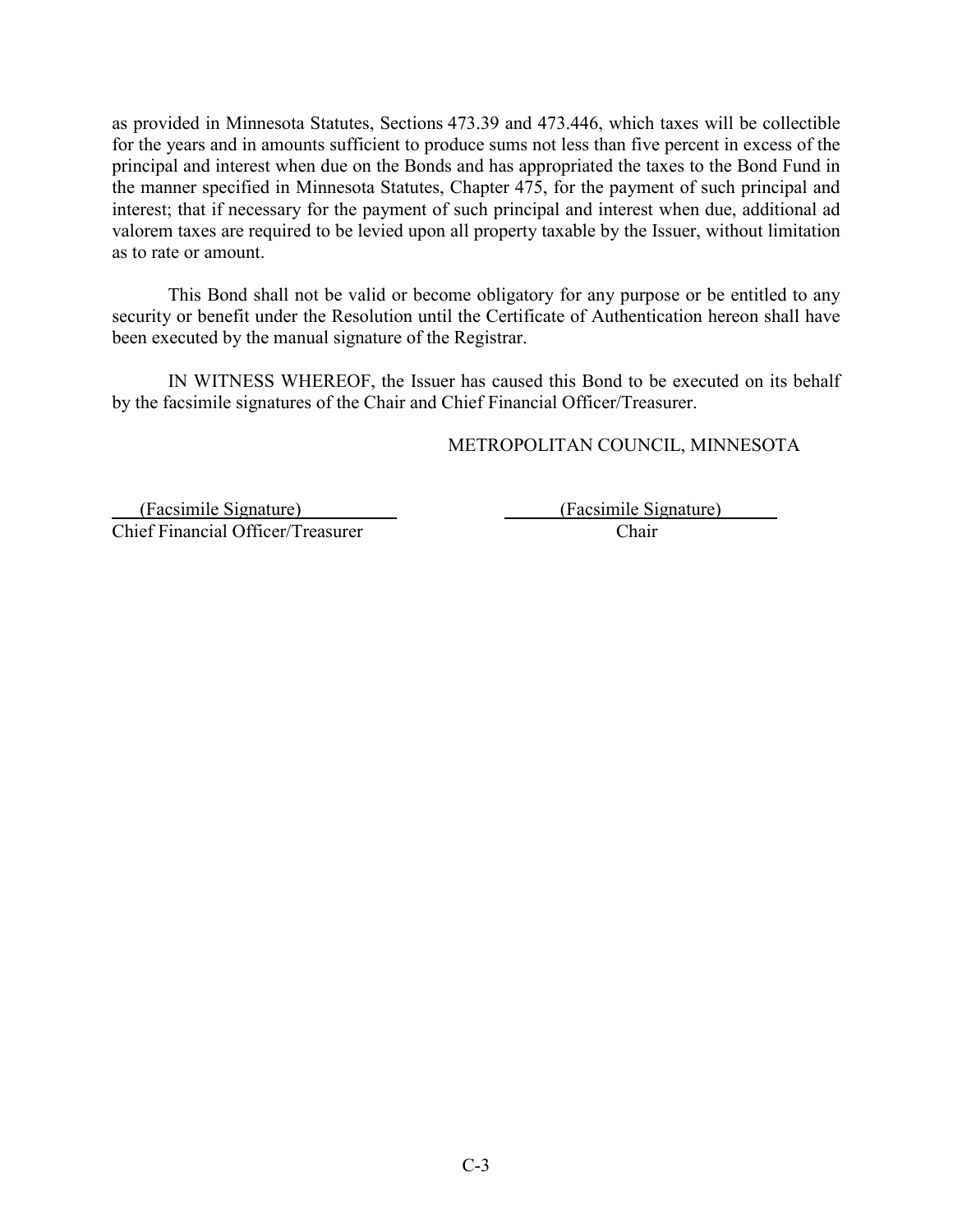# CERTIFICATE OF AUTHENTICATION

This is one of the Bonds delivered pursuant to the Resolution mentioned within.

Date of Authentication: \_\_\_\_\_\_\_\_\_\_\_\_\_\_\_

CHIEF FINANCIAL OFFICER/TREASURER, METROPOLITAN COUNCIL, MINNESOTA, as Registrar

By \_\_\_\_\_\_\_\_\_\_\_\_\_\_\_\_\_\_\_\_\_\_\_\_\_\_\_\_\_\_

The following abbreviations, when used in the inscription on the face of this Bond, shall be construed as though they were written out in full according to the applicable laws or regulations:

 $\overline{\phantom{a}}$  , and the set of the set of the set of the set of the set of the set of the set of the set of the set of the set of the set of the set of the set of the set of the set of the set of the set of the set of the s

 $\overline{\phantom{a}}$  , which is a set of the set of the set of the set of the set of the set of the set of the set of the set of the set of the set of the set of the set of the set of the set of the set of the set of the set of th

TEN COM --as tenants in common UTMA ................... as Custodian for ................ (Cust) (Minor) under Uniform Transfers to Minors Act ............. (State)

TEN ENT --as tenants by the entireties

JT TEN --as joint tenants with right of survivorship and not as tenants in common

Additional abbreviations may also be used.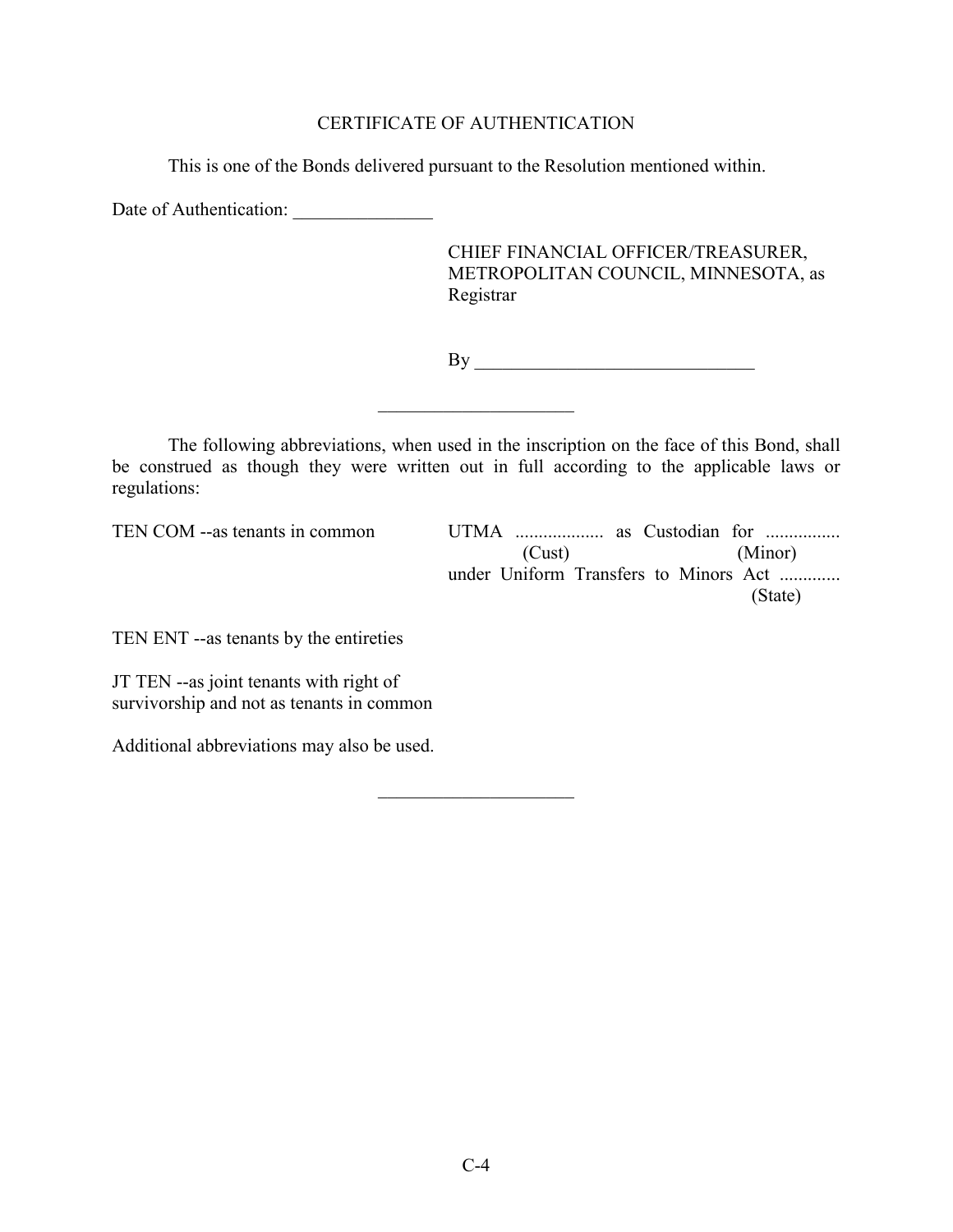## **ASSIGNMENT**

For value received, the undersigned hereby sells, assigns and transfers unto  $\blacksquare$ within Bond and all rights thereunder, and does hereby irrevocably constitute and appoint

\_\_\_\_\_\_\_\_\_\_\_\_\_\_\_\_\_\_\_\_\_\_\_\_\_\_\_\_\_\_\_\_\_\_\_\_\_\_\_\_\_\_\_\_\_\_\_\_\_\_\_\_\_\_\_\_\_\_\_\_\_\_\_\_\_\_\_\_\_\_\_ attorney to transfer the said Bond on the books kept for registration of the within Bond, with full power of substitution in the premises.

Dated:

NOTICE: The assignor's signature to this assignment must correspond with the name as it appears upon the face of the within Bond in every particular, without alteration or enlargement or any change whatsoever.

Signature Guaranteed:

\_\_\_\_\_\_\_\_\_\_\_\_\_\_\_\_\_\_\_\_\_\_\_\_\_\_\_\_\_\_\_\_\_\_\_\_\_ Signature(s) must be guaranteed by an eligible guarantor institution meeting the requirements of the Registrar, which requirements include membership or participation in STAMP or such other signature guaranty program as may be determined by the Registrar in addition to or in substitution for STAMP, all in accordance with the Securities Exchange Act of 1934, as amended.

Please insert social security or other identifying number of assignee: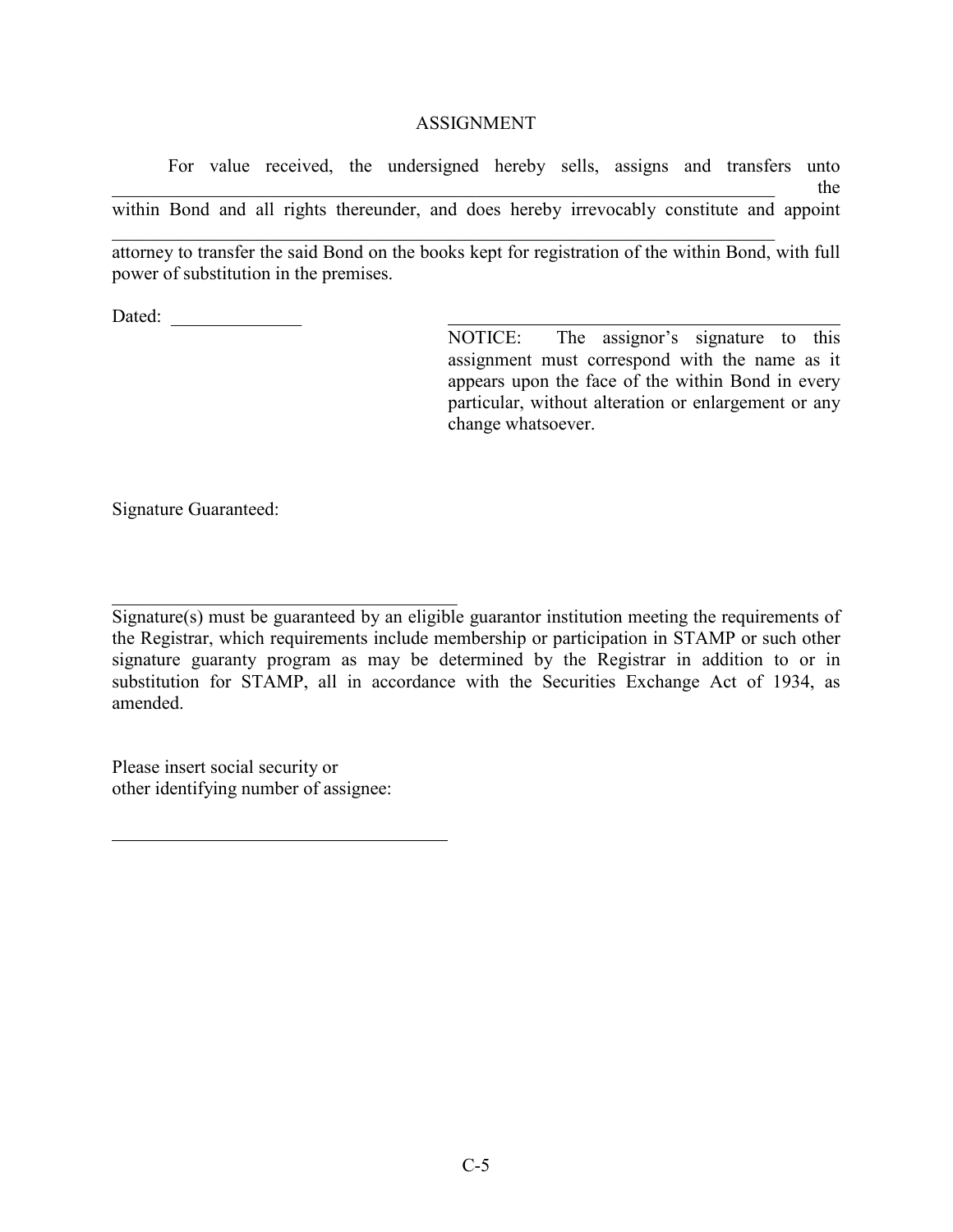### **EXHIBIT D**

## **ANOKA COUNTY MANAGER OF PROPERTY RECORDS AND TAXATION CERTIFICATE AS TO REGISTRATION AND TAX LEVY**

The undersigned, being the duly qualified and acting County Manager of Property Records and Taxation of Anoka County, Minnesota, hereby certifies that there has been filed in my office a certified copy of a resolution duly adopted on May 8, 2019, and a related certificate of the Chief Financial Officer/Treasurer of the Metropolitan Council of the Minneapolis-St. Paul metropolitan area, Minnesota, setting forth the form and details of an issue of \$44,700,000 General Obligation Transit Bonds, Series 2019B (Heywood II) and dated as of June  $\qquad$ , 2019, and levying taxes for the payment thereof.

I further certify that the issue has been entered on my register and the tax required by law for their payment has been filed, as required by Minnesota Statutes, Chapter 475.

WITNESS my hand and official seal on  $, 2019$ .

Manager of Property Records and Taxation Anoka County, Minnesota

(SEAL)

Deputy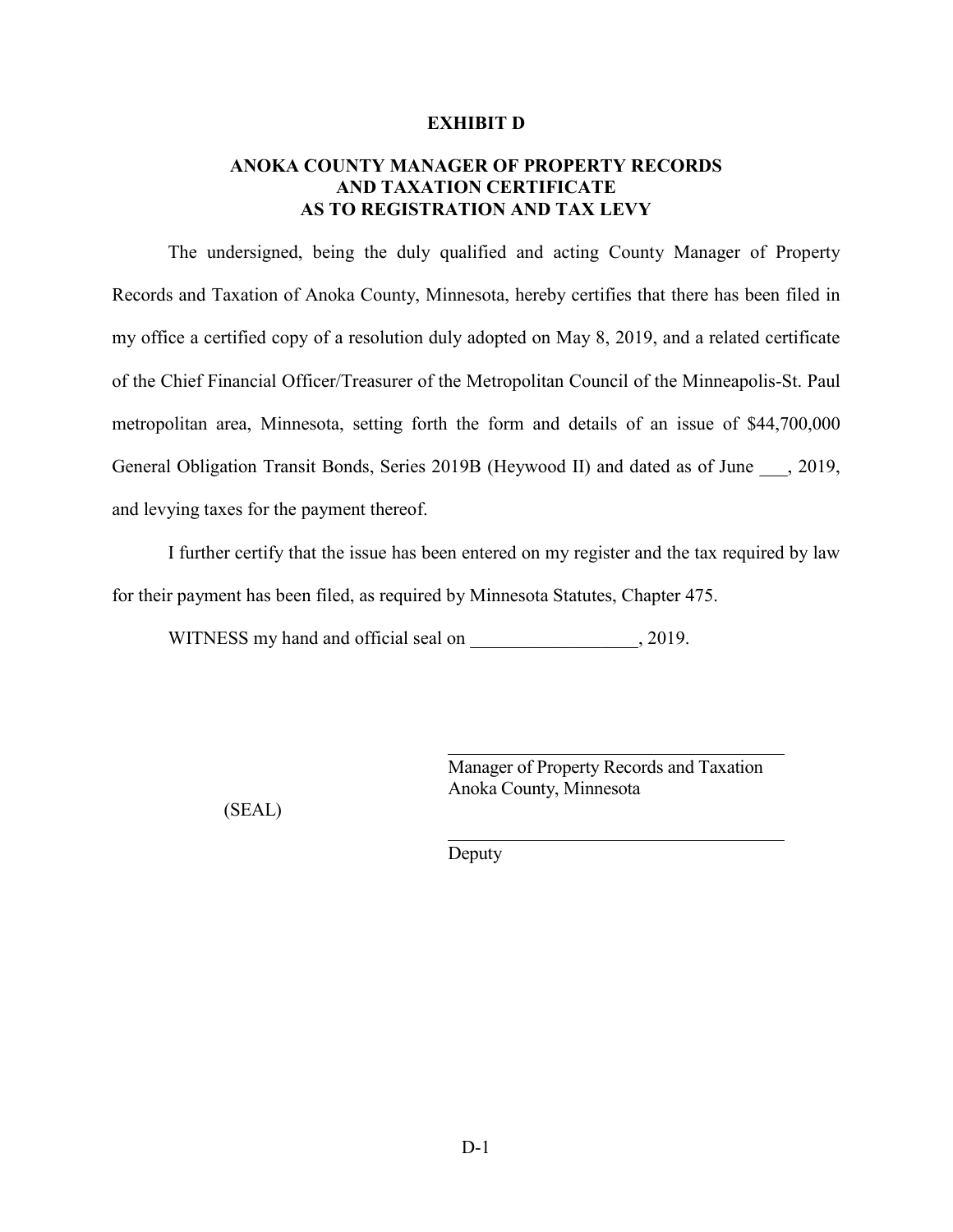## **CARVER COUNTY AUDITOR'S CERTIFICATE AS TO REGISTRATION AND TAX LEVY**

The undersigned, being the duly qualified and acting County Auditor of Carver County, Minnesota, hereby certifies that there has been filed in my office a certified copy of a resolution duly adopted on May 8, 2019, and a related certificate of the Chief Financial Officer/Treasurer of the Metropolitan Council of the Minneapolis-St. Paul metropolitan area, Minnesota, setting forth the form and details of an issue of \$44,700,000 General Obligation Transit Bonds, Series 2019B (Heywood II) and dated as of June, 2019, and levying taxes for the payment thereof.

I further certify that the issue has been entered on my register and the tax required by law for their payment has been filed, as required by Minnesota Statutes, Chapter 475.

WITNESS my hand and official seal on \_\_\_\_\_\_\_\_\_\_\_\_\_\_\_\_\_\_, 2019.

County Auditor

 $\mathcal{L}_\mathcal{L}$  , which is a set of the set of the set of the set of the set of the set of the set of the set of the set of the set of the set of the set of the set of the set of the set of the set of the set of the set of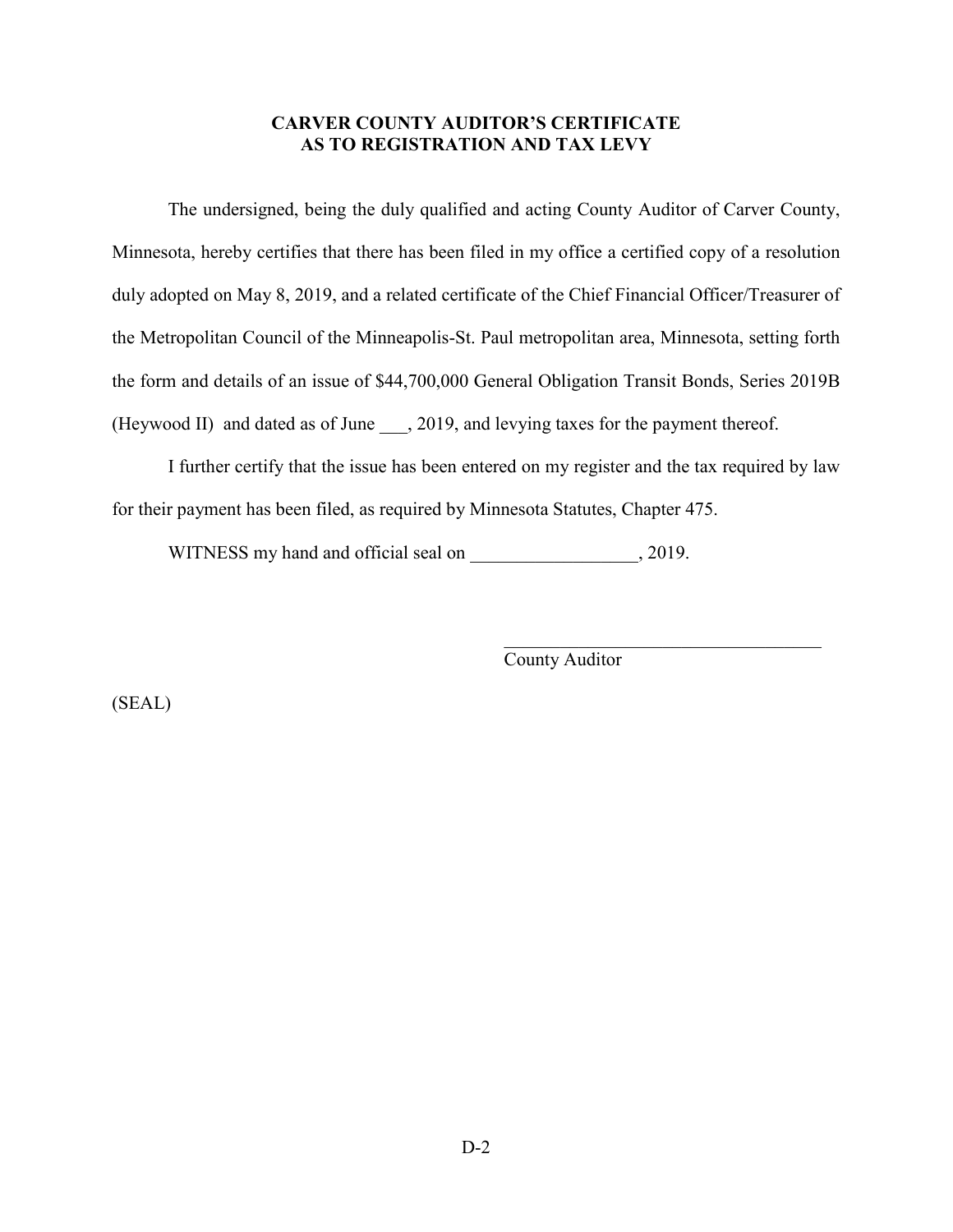# **DAKOTA COUNTY DIRECTOR OF PROPERTY TAXATION AND RECORDS CERTIFICATE AS TO REGISTRATION AND TAX LEVY**

The undersigned, being the duly qualified and acting Director of Property Taxation and Records of Dakota County, Minnesota, hereby certifies that there has been filed in my office a certified copy of a resolution duly adopted on May 8, 2019, and a related certificate of the Chief Financial Officer/Treasurer of the Metropolitan Council of the Minneapolis-St. Paul metropolitan area, Minnesota, setting forth the form and details of an issue of \$44,700,000 General Obligation Transit Bonds, Series 2019B (Heywood II) and dated as of June \_\_\_, 2019, and levying taxes for the payment thereof.

I further certify that the issue has been entered on my register and the tax required by law for their payment has been filed, as required by Minnesota Statutes, Chapter 475.

WITNESS my hand and official seal on  $, 2019$ .

Director of Property Taxation and Records Dakota County, Minnesota

(SEAL)

Deputy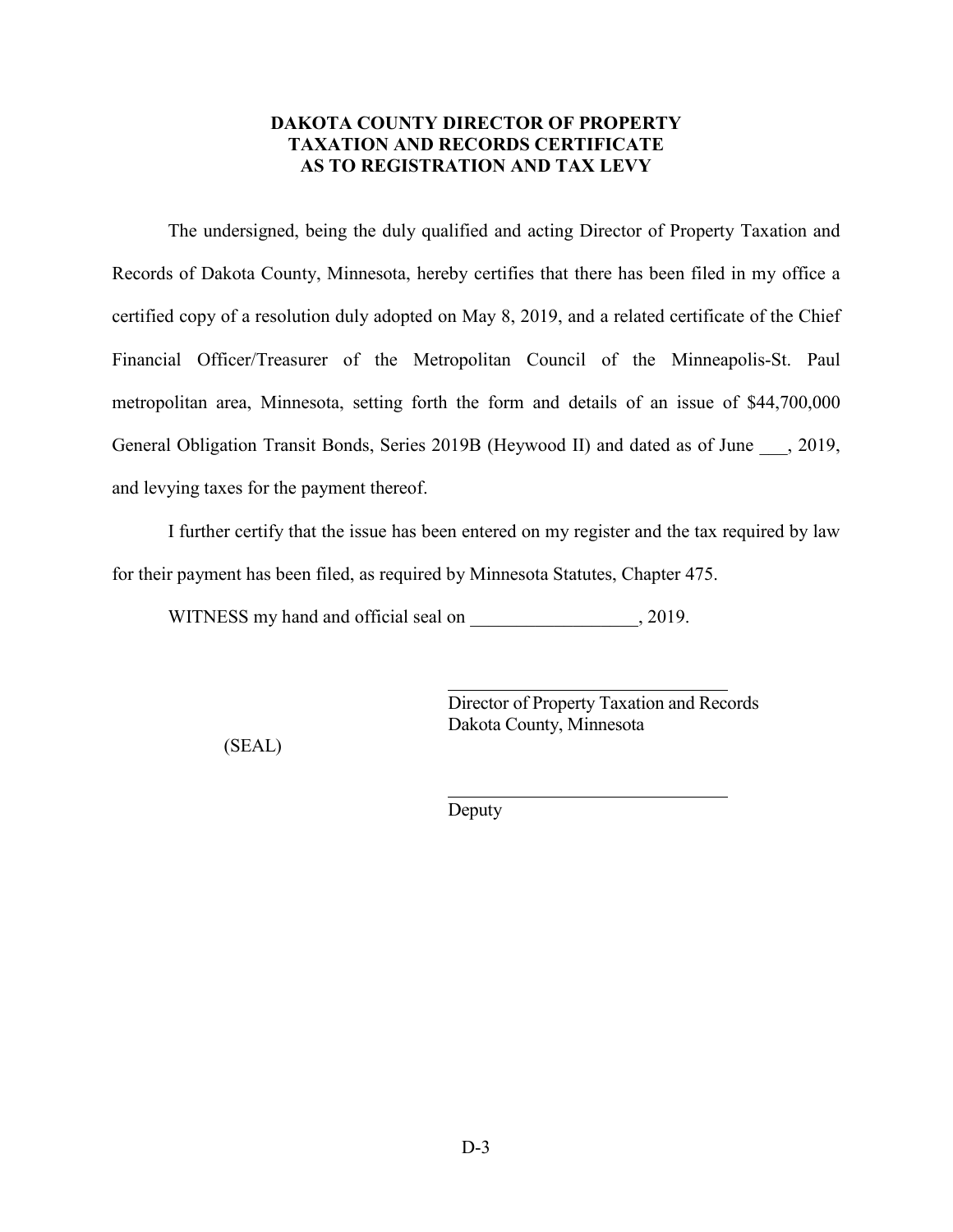# **HENNEPIN COUNTY CERTIFICATE OF TAXPAYER SERVICES DIVISION MANAGER CERTIFICATE AS TO REGISTRATION AND TAX LEVY**

The undersigned, being the duly qualified and acting of Taxpayer Services Division Manager of Hennepin County, Minnesota, hereby certifies that there has been filed in my office a certified copy of a resolution duly adopted on May 8, 2019, and a related certificate of the Chief Financial Officer/Treasurer of the Metropolitan Council of the Minneapolis-St. Paul metropolitan area, Minnesota, setting forth the form and details of an issue of \$44,700,000 General Obligation Transit Bonds, Series 2019B (Heywood II) and dated as of June, 2019, and levying taxes for the payment thereof.

I further certify that the issue has been entered on my register and the tax required by law for their payment has been filed, as required by Minnesota Statutes, Chapter 475.

WITNESS my hand and official seal on  $, 2019$ .

Taxpayer Services Division Manager Hennepin County, Minnesota

(SEAL)

Deputy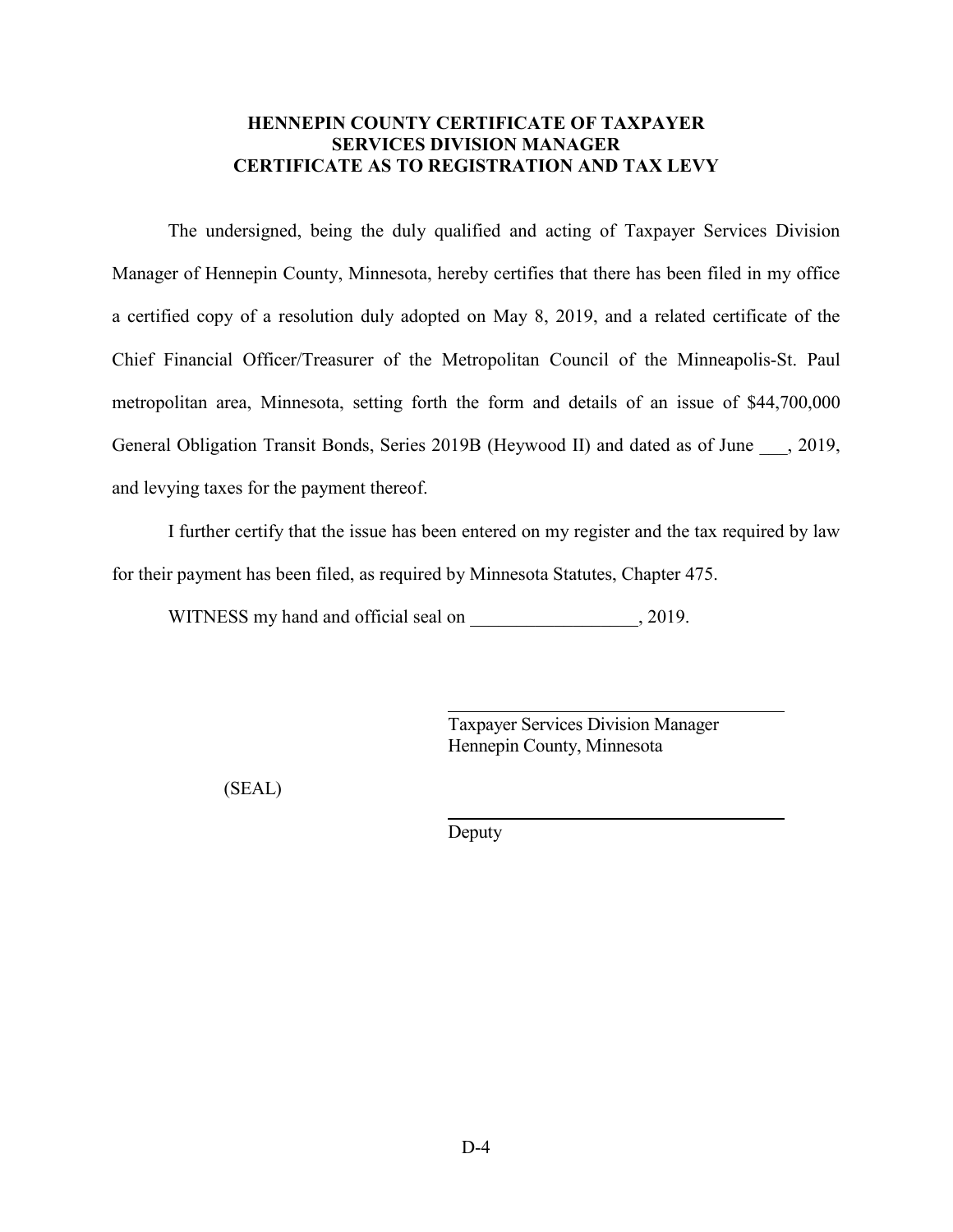## **RAMSEY COUNTY AUDITOR'S CERTIFICATE AS TO REGISTRATION AND TAX LEVY**

The undersigned, being the duly qualified and acting County Auditor of Ramsey County, Minnesota, hereby certifies that there has been filed in my office a certified copy of a resolution duly adopted on May 8, 2019, and a related certificate of the Chief Financial Officer/Treasurer of the Metropolitan Council of the Minneapolis-St. Paul metropolitan area, Minnesota, setting forth the form and details of an issue of \$44,700,000 General Obligation Transit Bonds, Series 2019B (Heywood II) and dated as of June, 2019, and levying taxes for the payment thereof.

I further certify that the issue has been entered on my register and the tax required by law for their payment has been filed, as required by Minnesota Statutes, Chapter 475.

WITNESS my hand and official seal on \_\_\_\_\_\_\_\_\_\_\_\_\_\_\_\_\_\_, 2019.

County Auditor

 $\mathcal{L}_\mathcal{L}$  , which is a set of the set of the set of the set of the set of the set of the set of the set of the set of the set of the set of the set of the set of the set of the set of the set of the set of the set of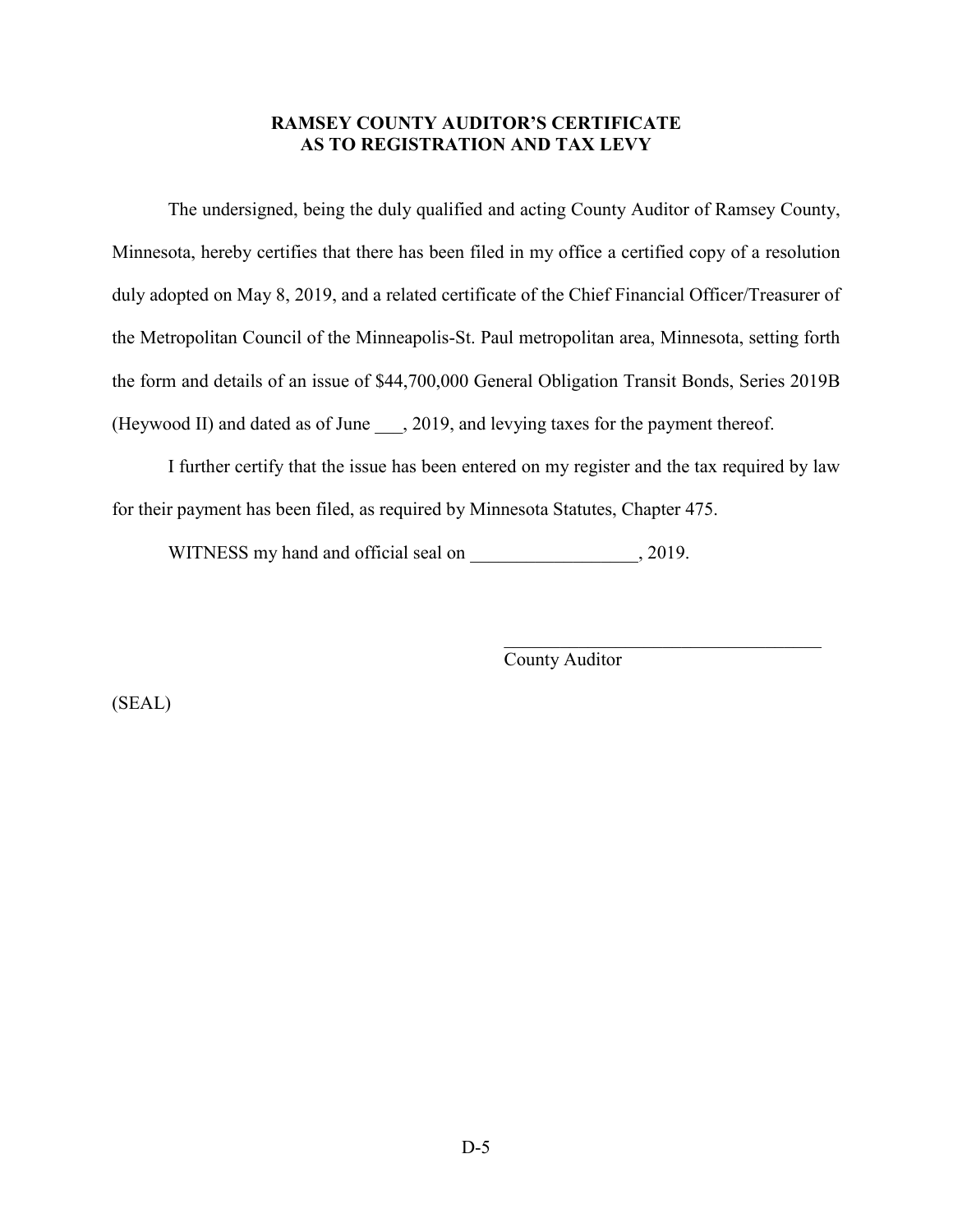## **SCOTT COUNTY AUDITOR'S CERTIFICATE AS TO REGISTRATION AND TAX LEVY**

The undersigned, being the duly qualified and acting County Auditor of Scott County, Minnesota, hereby certifies that there has been filed in my office a certified copy of a resolution duly adopted on May 8, 2019, and a related certificate of the Chief Financial Officer/Treasurer of the Metropolitan Council of the Minneapolis-St. Paul metropolitan area, Minnesota, setting forth the form and details of an issue of \$44,700,000 General Obligation Transit Bonds, Series 2019B (Heywood II) and dated as of June, 2019, and levying taxes for the payment thereof.

I further certify that the issue has been entered on my register and the tax required by law for their payment has been filed, as required by Minnesota Statutes, Chapter 475.

WITNESS my hand and official seal on \_\_\_\_\_\_\_\_\_\_\_\_\_\_\_\_\_\_, 2019.

County Auditor

 $\overline{\mathcal{L}}$  , and the set of the set of the set of the set of the set of the set of the set of the set of the set of the set of the set of the set of the set of the set of the set of the set of the set of the set of the s